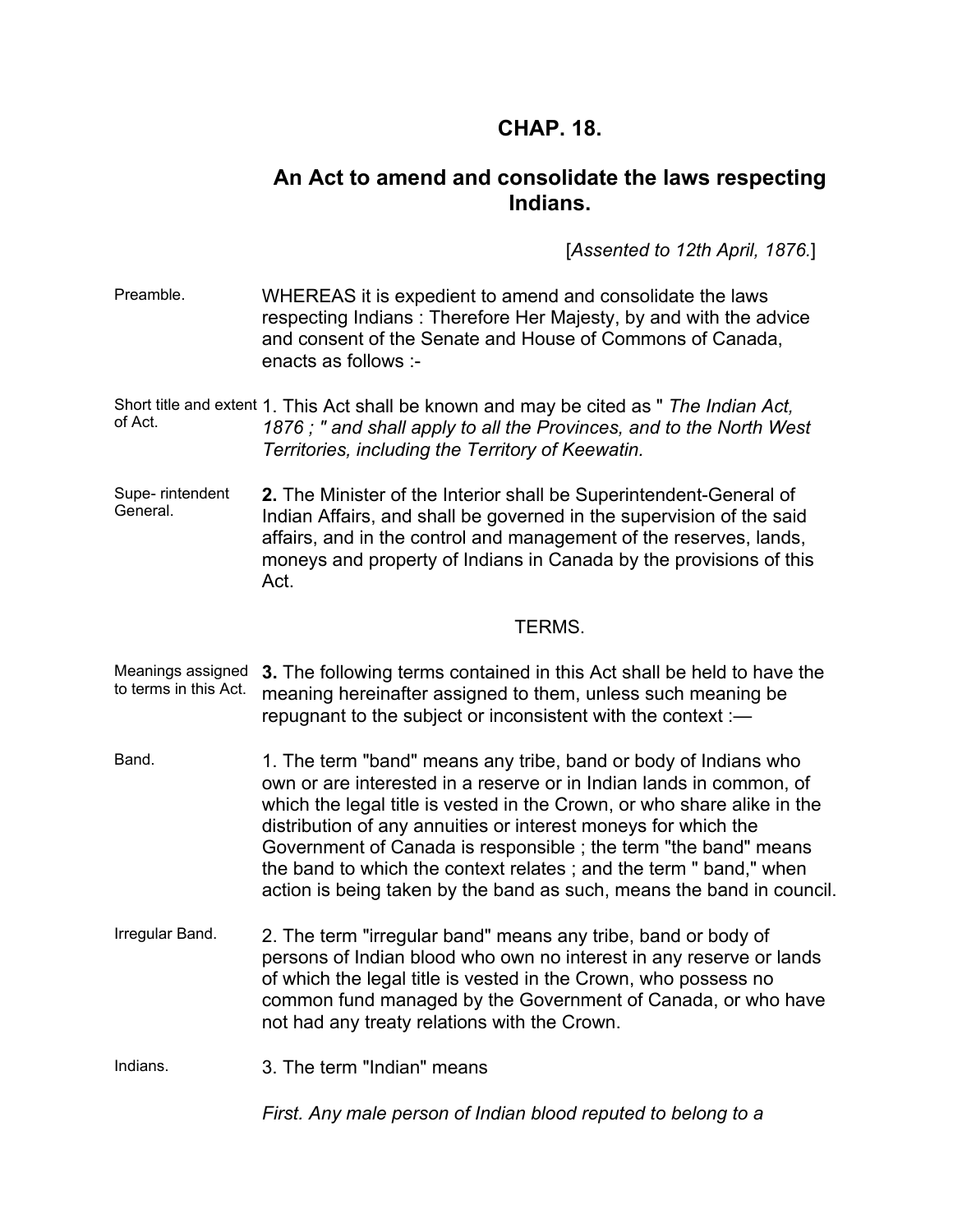*particular band ;* 

*Secondly. Any child of such person ;* 

*Thirdly. Any woman who is or was lawfully married to such person :*

As to illegiti- mates. *(a)* Provided that any illegitimate child, unless having shared with the consent of the band in the distribution moneys of such band for a period exceeding two years, may, at any time, be excluded from the membership thereof by the band, if such proceeding be sanctioned by the Superintendent-General :

- Absentees. *(b)* Provided that any Indian having for five years continuously resided in a foreign country shall with the sanction of the Superintendent-General, cease to be a member thereof and shall not be permitted to become again member thereof, or of any other band, unless the consent of the band with the approval of the Superintendent-General or his agent, be first had and obtained ; but this provision shall not apply to any professional man, mechanic, missionary, teacher or interpreter, while discharging his or her duty as such :
- Woman marrying<br>other than an Indian. (c) Provided that any Indian woman marrying any other than an Indian or a non-treaty Indian shall cease to be an Indian in any respect within the meaning of this Act, except that she shall be entitled to share equally with the members of the band to which she formerly belonged, in the annual or semi-annual distribution of their annuities, interest moneys and rents ; but this income may be commuted to her at any time at ten years' purchase with the consent of the band :
- Marrying non-treaty Indians. *(d)* Provided that any Indian woman marrying an Indian of any other band, or a non-treaty Indian shall cease to be a member of the band to which she formerly belonged, and become a member of the band or irregular band of which her husband is a member :
- As to half-breeds. *(e)* Provided also that no half-breed in Manitoba who has shared in the distribution of half-breed lands shall be accounted an Indian ; and that no half-breed head of a family (except the widow of an Indian, or a half-breed who has already been admitted into a treaty), shall, unless under very special circumstances, to be determined by the Superintendent-General or his agent, be accounted an Indian, or entitled to be admitted into any Indian treaty.
- Non- treaty Indian. 4. The term "non-treaty Indian" means any person of Indian blood who is reputed to belong to an irregular band, or who follows the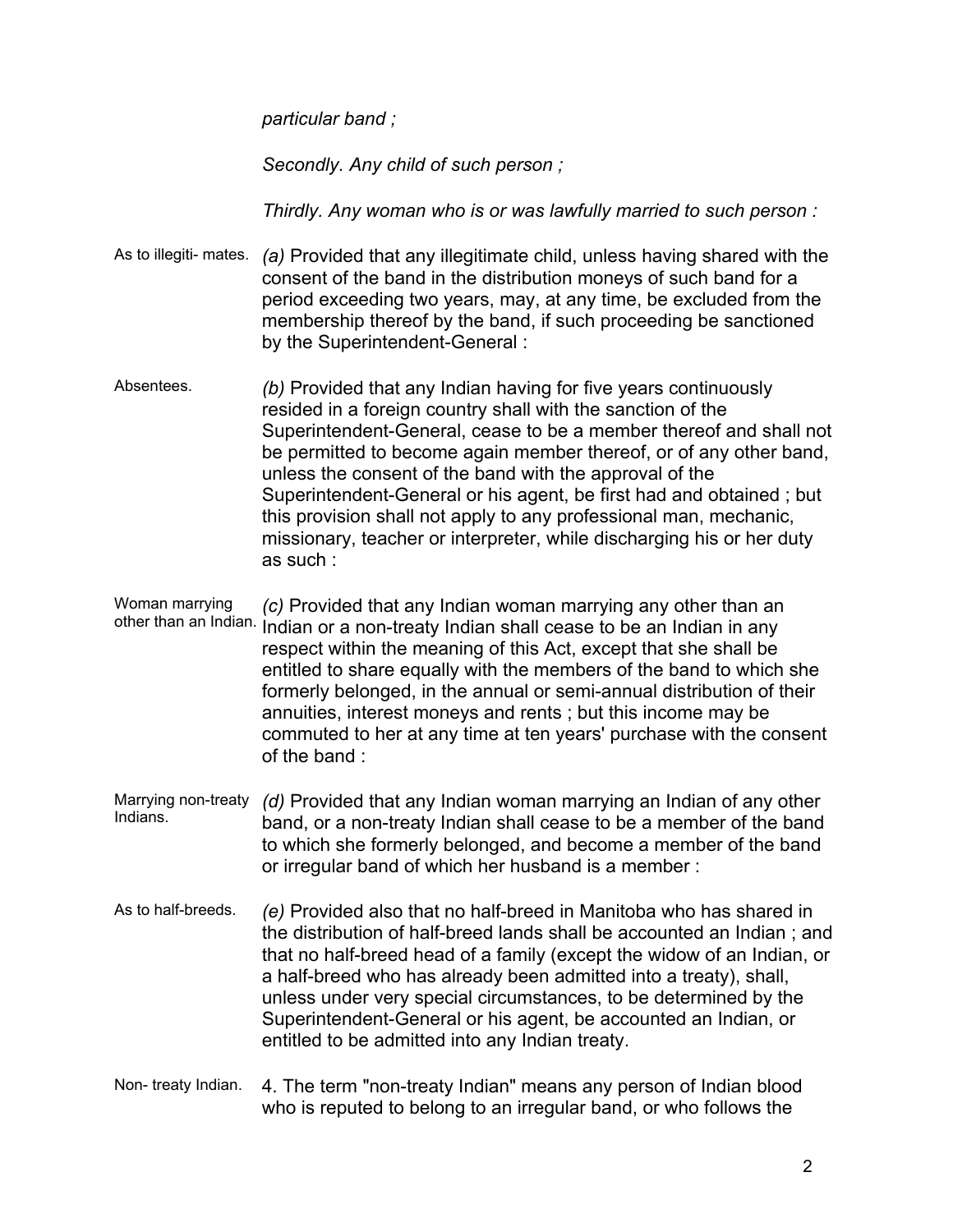Indian mode of life, even though such person be only a temporary resident in Canada.

- Enfranchised Indian. 5. The term "enfranchised Indian" means any Indian, his wife or minor unmarried child, who has received letters patent granting him in fee simple any portion of the reserve which may have been allotted to him, his wife and minor children, by the band to which he belongs, or any unmarried Indian who may have received letters patent for an allotment of the reserve.
- Reserve. 6. The term "reserve" means any tract or tracts of land set apart by treaty or otherwise for the use or benefit of or granted to a particular band of Indians, of which the legal title is in the Crown, but which is unsurrendered, and includes all the trees, wood, timber, soil, stone, minerals, metals, or other valuables thereon or therein.
- Special Reserve. 7. The term "special reserve" means any tract or tracts of land and everything belonging thereto set apart for the use or benefit of any band or irregular band of Indians, the title of which is vested in a society, corporation or community legally established, and capable of suing and being sued, or in a person or persons of European descent, but which land is held in trust for, or benevolently allowed to be used by, such band or irregular band of Indians.
- Indian lands. 8. The term "Indian lands" means any reserve or portion of a reserve which has been surrendered to the Crown.
- Intoxicants. 9. The term "intoxicants" means and includes all spirits, strong waters, spirituous liquors, wines, or fermented or compounded liquors or intoxicating drink of any kind whatsoever, and any intoxicating liquor or fluid, as also opium and any preparation thereof, whether liquid or solid, and any other intoxicating drug or substance, and tobacco or tea mixed or compounded or impregnated with opium or with other intoxicating drugs, spirits or substances, and whether the same or any of them be liquid or solid
- **Superintendent** Superintendent 10. The term "Superintendent-General" means the Superintendent-<br>General. Conoral of Indian Affaire General of Indian Affairs.
- Agent. 11. The term "agent" means a commissioner, superintendent, agent, or other officer acting under the instructions of the Superintendent-General.

# Person. 12. The term "person" means an individual other than an Indian, unless the context clearly requires another construction.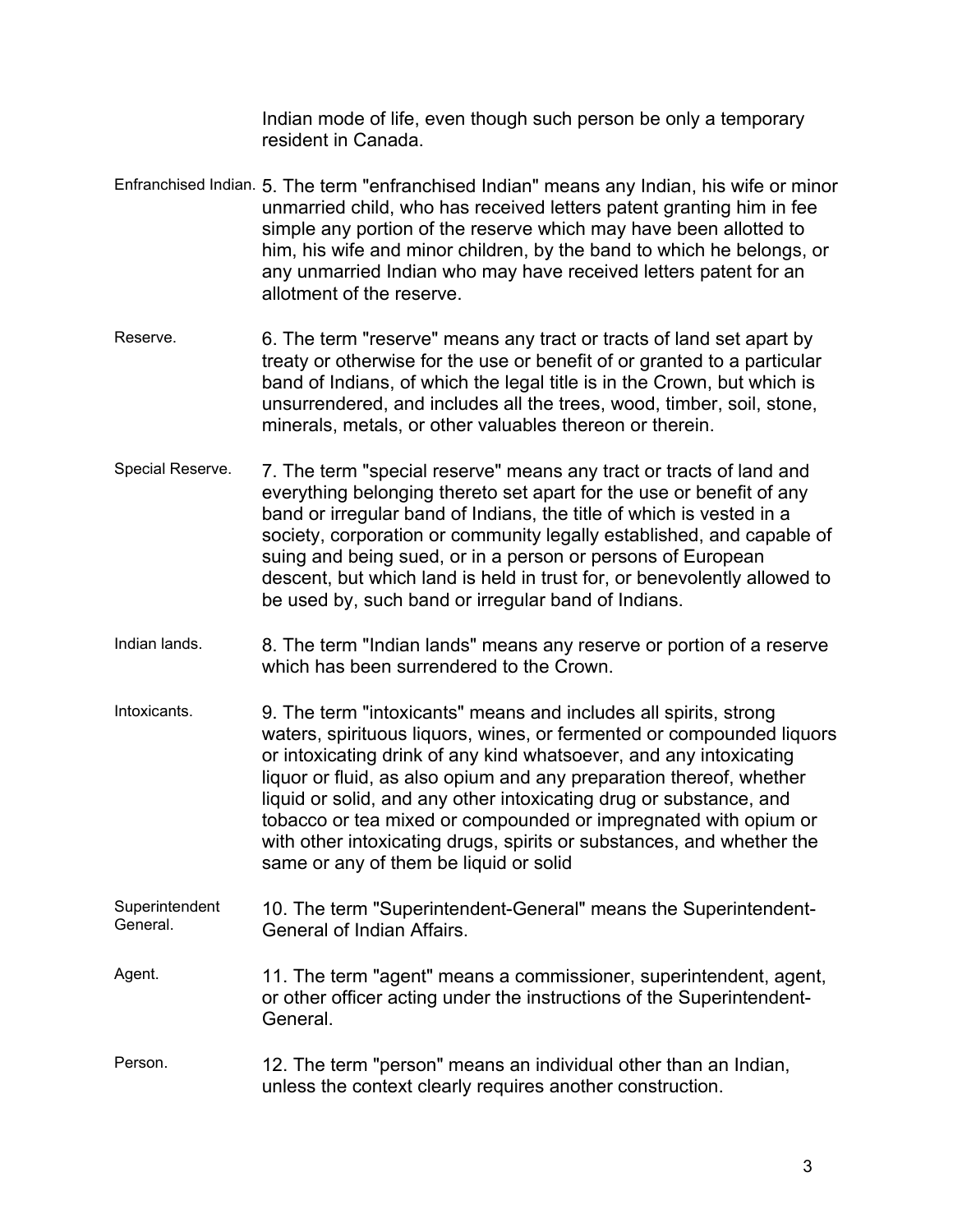# RESERVES.

- Reserves sub- ject to this Act. **4.** All reserves for Indians or for any band of Indians, or held in trust for their benefit, shall be deemed to be reserved and held for the same purposes as before the passing of this Act, but subject to its provisions.
- Surveys authorized. **5.** The Superintendent-General may authorize surveys, plans and reports to be made of any reserve for Indians, shewing and distinguishing the improved lands, the forests and lands fit for settlement, and such other information as may be required ; and may authorize that the whole or any portion of a reserve be subdivided into lots.
- What Indians only deemed holders of lots. **6.** In a reserve, or portion of a reserve, subdivided by survey into lots, no Indian shall be deemed to be lawfully in possession of one or more of such lots, or part of a lot, unless he or she has been or shall be located for the same by the band, with the approval of the Superintendent-General :
- Indemnity to Indians Provided that no Indian shall be dispossessed of any lot or part of a dispossessed. lot, on which he or she has improvements, without receiving compensation therefor, (at a valuation to be approved by the Superintendent-General) from the Indian who obtains the lot or part of a lot, or from the funds of the band, as may be determined by the Superintendent-General.
- Location ticket; in triplicate ; how dealt with. **7.** On the Superintendent-General approving of any location as aforesaid, he shall issue in triplicate a ticket granting a location title to such Indian, one triplicate of which he shall retain in a book to be kept for the purpose ; the other two he shall forward to the local agent, one to be delivered to the Indian in whose favor it was issued, the other to be filed by the agent, who shall permit it to be copied into the register of the band, if such register has been established :
- Effect of such ticket **8.** The conferring of any such location title as aforesaid shall not have limited. the effect of rendering the land covered thereby subject to seizure under legal process, or transferable except to an Indian of the same band, and in such case, only with the consent of the council thereof and the approval of the Superintendent-General, when the transfer shall be confirmed by the issue of a ticket in the manner prescribed in the next preceding section.

Property of deceased In- dian, how to descend. **9.** Upon the death of any Indian holding under location or other duly recognized title any lot or parcel of land, the right and interest therein of such deceased Indian shall, together with his goods and chattels,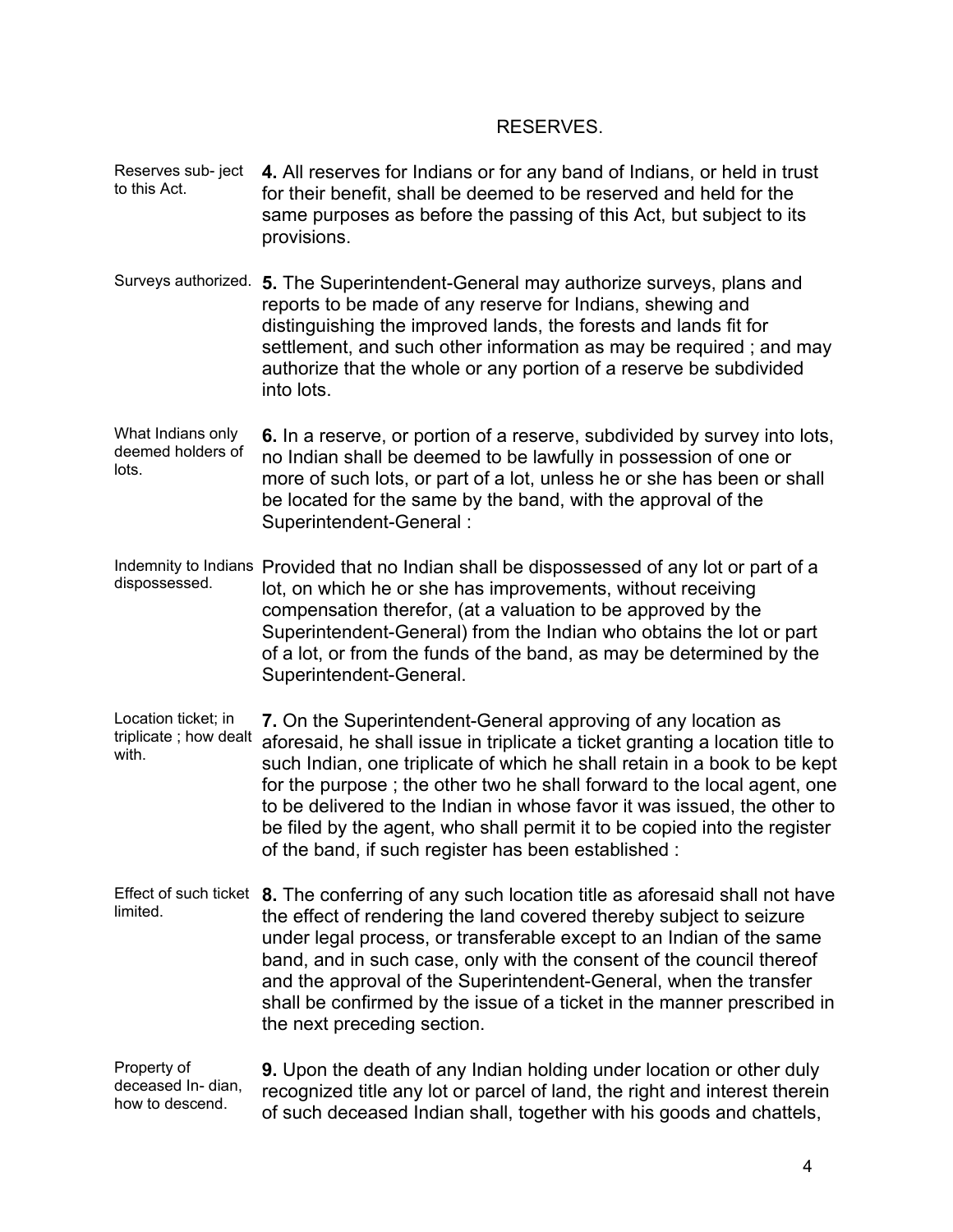| Proviso. | devolve one-third upon his widow, and the remainder upon his           |
|----------|------------------------------------------------------------------------|
|          | children equally; and such children shall have a like estate in such   |
|          | land as their father; but should such Indian die without issue but     |
|          | leaving a widow, such lot or parcel of land and his goods and chattels |
|          | shall be vested in her, and if he leaves no widow, then in the Indian  |
|          | nearest akin to the deceased, but if he have no heir nearer than a     |
|          | cousin, then the same shall be vested in the Crown for the benefit of  |
|          | the band: But whatever may be the final disposition of the land, the   |
|          | claimant or claimants shall not be held to be legally in possession    |
|          | until they obtain a location ticket from the Superintendent-General in |
|          | the manner prescribed in the case of new locations.                    |

Indians in Manitoba, **10.** Any Indian or non-treaty Indian in the Province of British British Columbia or N. W. Territories, &c., having made improve- ments. Columbia, the Province of Manitoba, in the North-West Territories, or in the Territory of Keewatin, who has, or shall have, previously to the selection of a reserve, possession of and made permanent improvements on a plot of land which has been or shall be included in or Surrounded by a reserve, shall have the same privileges, neither more nor less, in respect of such plot, as an Indian enjoys who holds under a location title.

# PROTECTION OF RESERVES.

Who only may settle **11.** No person, or Indian other than an Indian of the band, shall settle, in thereon. **Certain** conveyances, &c., void. reside or hunt upon, occupy or use any land or marsh, or shall settle, reside upon or occupy any road, or allowance for roads running through any reserve belonging to or occupied by such band ; and all mortgages or hypothecs given or consented to by any Indian, and all leases, contracts and agreements made or purporting to be made by any Indian, whereby persons or Indians other than Indians of the band are permitted to reside hunt upon reserve, shall be absolutely void.

Power to remove persons unlawfully occupying. Costs of removal. **12.** If any person or Indian other than an Indian of the band, without the license of the Superintendent-General (which license, however, he may at any time revoke), settles, resides or hunts upon or occupies or uses any such land or marsh ; or settles, resides upon or occupies any such roads or allowances for roads, on such reserve, or if any Indian is illegally in possession of any lot or part of a lot in a subdivided reserve, the Superintendent-General or such officer or person as he may thereunto depute and authorize, shall, on complaint made to him, and on proof of' the fact to his satisfaction, issue his warrant signed and sealed, directed to the sheriff' of the proper county or district, or if the said reserve be not situated within any county or district, then directed to any literate person willing to act in the premises, commanding him forthwith to remove from the said land or marsh, or roads or allowances for roads, or lots or parts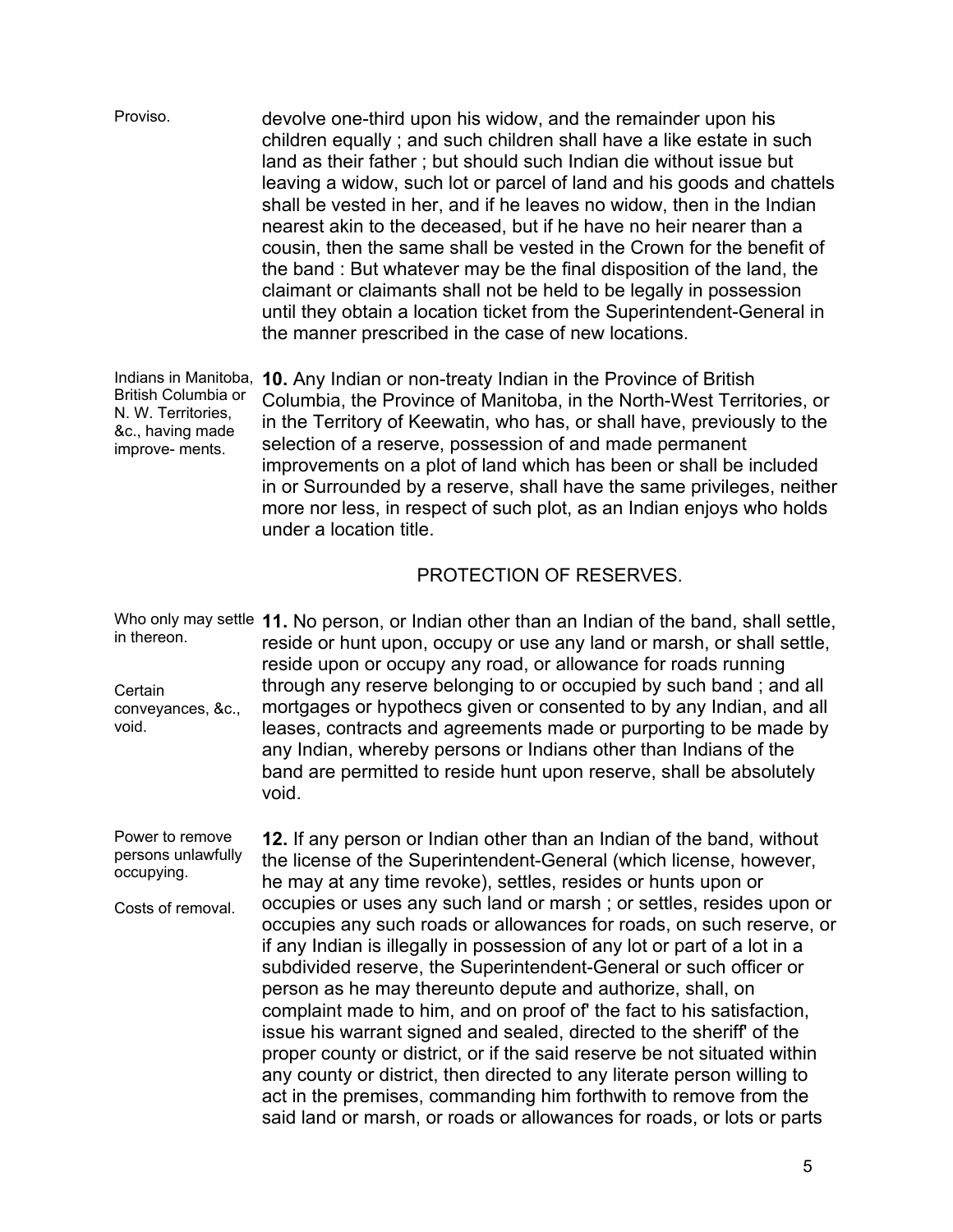of lots, every such person or Indian and his family so settled, residing or hunting upon or occupying, or being illegally in possession of the same, or to notify such person or Indian to cease using as aforesaid the said lands, marshes, roads or allowances for roads ; and such sheriff or other person shall accordingly remove or notify such person or Indian, and for that purpose shall have the same powers as in the execution of criminal process ; and the expenses incurred-in any such removal or notification shall be borne by the party removed or notified, and may be recovered from him as the costs in any ordinary suit :

Proviso : residence by consent of Super- intendent General. Provided that nothing contained in this Act shall prevent an Indian or non-treaty Indian, if five years a resident in Canada, not a member of the band, with the consent of the band and the approval of the Superintendent-General, from residing upon the reserve, or receiving a location thereon.

Removal and punishment of persons returning after removal. Warrant to arrest. **13**. If any person or Indian, after having been removed or notified as aforesaid, returns to, settles upon, resides or hunts upon or occupies, or uses as aforesaid, any of the said land, marsh or lots, or parts of lots ; or settles, resides upon or occupies any of the said roads, allowances for roads, or lots or parts of lots, the Superintendent-General, or any officer or person deputed and authorized as aforesaid, upon view, or upon proof on oath made before him, or to his satisfaction, that the said person or Indian has returned to, settled, resided or hunted upon or occupied or used as aforesaid any of the said lands, marshes, lots or parts of lots, or has returned to, settled or resided upon or occupied any of the said roads or allowances for roads, or lots or parts of lots, shall direct and send his warrant signed and sealed to the sheriff of the proper county or district, or to any literate person therein, and if the said reserve be not situated within any county or district, then to any literate person, commanding him forthwith to arrest such person or Indian, and commit him to the common gaol of the said county or district, or if there be no gaol in the said county or district, then to the gaol nearest to the said reserve in the Province or Territory there to remain for the time ordered by such warrant, but which shall not exceed thirty days.

- Arrest and imprisonment **14.** Such sheriff or other person shall accordingly arrest the said party, and deliver him to the gaoler or sheriff of the proper county, district, Province or Territory, who shall receive such person or Indian and imprison him in the said gaol for the term aforesaid.
- Order to be drawn up and filed. **15.** The Superintendent-General, or such officer or person as aforesaid, shall cause the judgment or order against the offender to be drawn up and filed in his office, and such judgment shall not be removed by *certiorari or otherwise, or be appealed from, but shall be*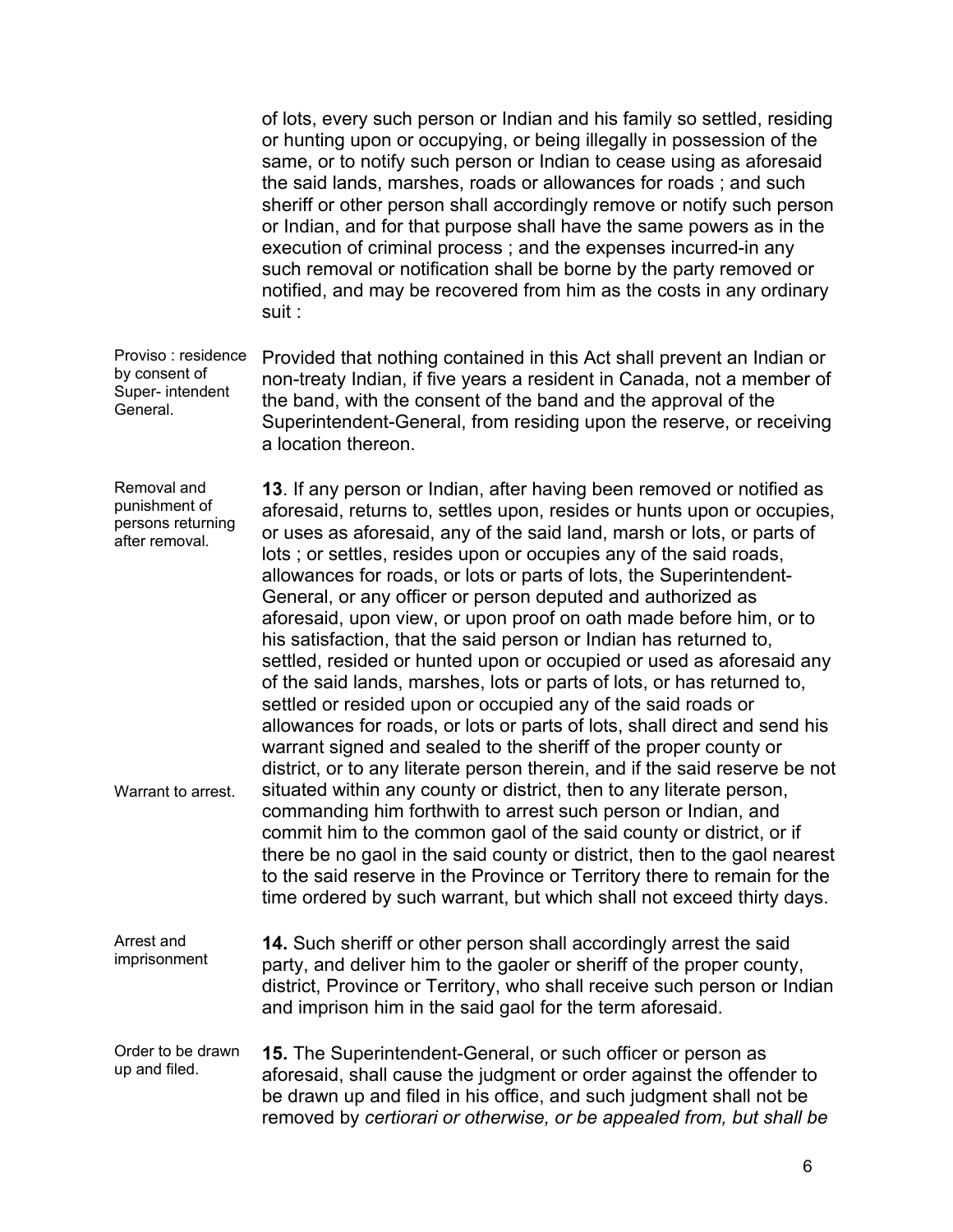# *final.*

| Punishment of<br>others than Indians<br>trespassing on<br>reserves.      | 16. If any person or Indian other than an Indian of the band to which<br>the reserve belongs, without the license in writing of the<br>Superintendent-General or of some officer or person deputed by him<br>for that purpose, trespasses upon any of the said land, roads or<br>allowances for roads in the said reserve, by cutting, carrying away or<br>removing therefrom any of the trees, saplings, shrubs, underwood,<br>timber or hay thereon, or by removing any of the stone, soil, minerals,<br>metals or other valuables off the said land, roads or allowances for<br>roads, the person or Indian so trespassing shall, for every tree he                                                                                                                                                                                                                                                                                                                                      |
|--------------------------------------------------------------------------|---------------------------------------------------------------------------------------------------------------------------------------------------------------------------------------------------------------------------------------------------------------------------------------------------------------------------------------------------------------------------------------------------------------------------------------------------------------------------------------------------------------------------------------------------------------------------------------------------------------------------------------------------------------------------------------------------------------------------------------------------------------------------------------------------------------------------------------------------------------------------------------------------------------------------------------------------------------------------------------------|
| Penalties for<br>offences by<br>trespassers.                             | cuts, carries away or removes, forfeit and pay the sum of twenty<br>dollars; and for cutting, carrying away or removing any of the<br>saplings, shrubs, underwood, timber or hay, if under the value of one<br>dollar, the sum of four dollars, but if over the value of one dollar, then<br>the sum of twenty dollars; and for removing any of the stone, soil,<br>minerals, metals or other valuables aforesaid, the sum of twenty<br>dollars, such fine to be recovered by the Superintendent-General, or<br>any officer or person by him deputed, by distress and sale of the                                                                                                                                                                                                                                                                                                                                                                                                           |
| Levying penalties or<br>imprisonment of<br>offender for non-<br>payment. | goods and chattels of the party or parties fined : or the<br>Superintendent-General, or such officer or person, without<br>proceeding by distress and sale as aforesaid, may, upon the non-<br>payment of the said fine, order the party or parties to be imprisoned<br>in the common gaol as aforesaid, for a period not exceeding thirty<br>days, when the fine does not exceed twenty dollars, or for a period<br>not exceeding three months when the fine does exceed twenty<br>dollars: and upon the return of any warrant for distress or sale, if the<br>amount thereof has not been made, or if any part of it remains<br>unpaid, the said Superintendent-General, officer or person, may<br>commit the party in default upon such warrant, to the common gaol<br>as aforesaid for a period not exceeding thirty days if the sum claimed<br>by the Superintendent-General, upon the said warrant does not<br>exceed twenty dollars, or for a time not exceeding three months if the |
| Application of fines.                                                    | sum claimed does exceed twenty dollars : all such fines shall be paid<br>to the Receiver-General, to be disposed of for the use and benefit of<br>the band of Indians for whose benefit the reserve is held, in such<br>manner as the Governor in Council may direct.                                                                                                                                                                                                                                                                                                                                                                                                                                                                                                                                                                                                                                                                                                                       |
| Punishment of<br>Indians so<br>trespassing.                              | 17. If any Indian, without the license in writing of the Superintendent-<br>General, or of some officer or person deputed by him for that<br>purpose, trespasses upon the land of an Indian who holds a location<br>title, or who is otherwise recognized by the department as the<br>occupant of such land, by cutting, carrying away, or removing<br>therefrom, any of the trees, saplings, shrubs, underwood, timber or<br>hay thereon, or by removing any of the stone, soil, minerals, metals                                                                                                                                                                                                                                                                                                                                                                                                                                                                                          |
| Or removing timber,<br>&c.                                               | or other valuables off the said land; or if any Indian, without license<br>as aforesaid, cuts, carries away or removes from any portion of the                                                                                                                                                                                                                                                                                                                                                                                                                                                                                                                                                                                                                                                                                                                                                                                                                                              |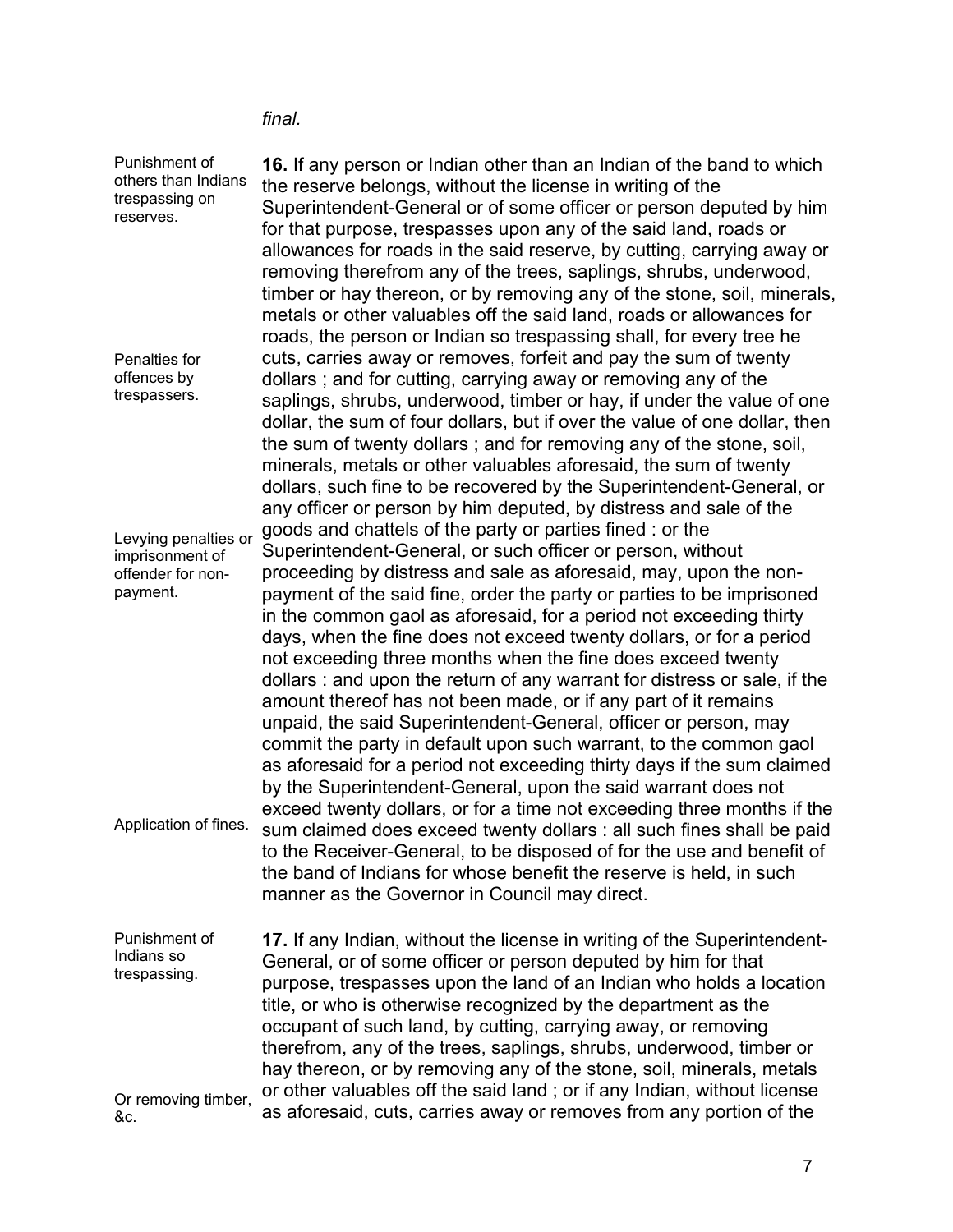reserve of his band for sale (and not for the immediate use of himself and his family) any trees, timber or hay thereon, or removes any of the stone, soil, minerals, metals, or other valuables therefrom for sale as aforesaid, he shall be liable to all the fines and penalties provided in the next preceding section in respect to Indians of other bands and other persons.

Name of offender need not be mentioned in warrant in certain cases. **18.** In all orders, writs, warrants, summonses and proceedings whatsoever made, issued or taken by the Superintendent-General, or any officer or person by him deputed as aforesaid, it shall not be necessary for him or such officer or person to insert or express the name of the person or Indian summoned, arrested, distrained upon, imprisoned, or otherwise proceeded against therein, except when the name of such person or Indian is truly given to or known by the Superintendent-General, or such officer or person, and if the name be not truly given to or known by him, he may name or describe the person or Indian by any part of the name of such person or Indian given to or known by him ; and if no part of the name be given to or known by him he may describe the person or Indian proceeded against in any manner by which he may be identified ; and all such proceedings containing or purporting to give the name or description of any such person or Indian as aforesaid shall *primâ facie be sufficient.*

Sheriffs, &c., to assist Superintendent. **19.** All sheriffs, gaolers or peace officers to whom any such process is directed by the Superintendent-General, or by any officer or person by him deputed as aforesaid, shall obey the same, and all other officers upon reasonable-requisition shall assist in the execution thereof.

Superintend- ent to appoint an arbitrator when pro- perty is taken from a band for improvements. **20.** If any railway, road, or public work passes through or causes injury to any reserve belonging to or in possession of any band of Indians, or if any act occasioning damage to any reserve be done under the authority of any Act of Parliament, or of the legislature of any province, compensation shall be made to them therefor in the same manner as is provided with respect to the lands or rights of other persons ; the Superintendent-General shall in any case in which an arbitration may be had, name the arbitrator on behalf of the Indians, and shall act for them in any matter relating to the settlement of such compensation ; and the amount awarded in any case shall be paid to the Receiver General for the use of the band of Indians for whose benefit the reserve is held, and for the benefit of any Indian having improvements thereon.

#### SPECIAL RESERVES.

Crown's name may **21.** In all cases of encroachment upon, or of violation of trust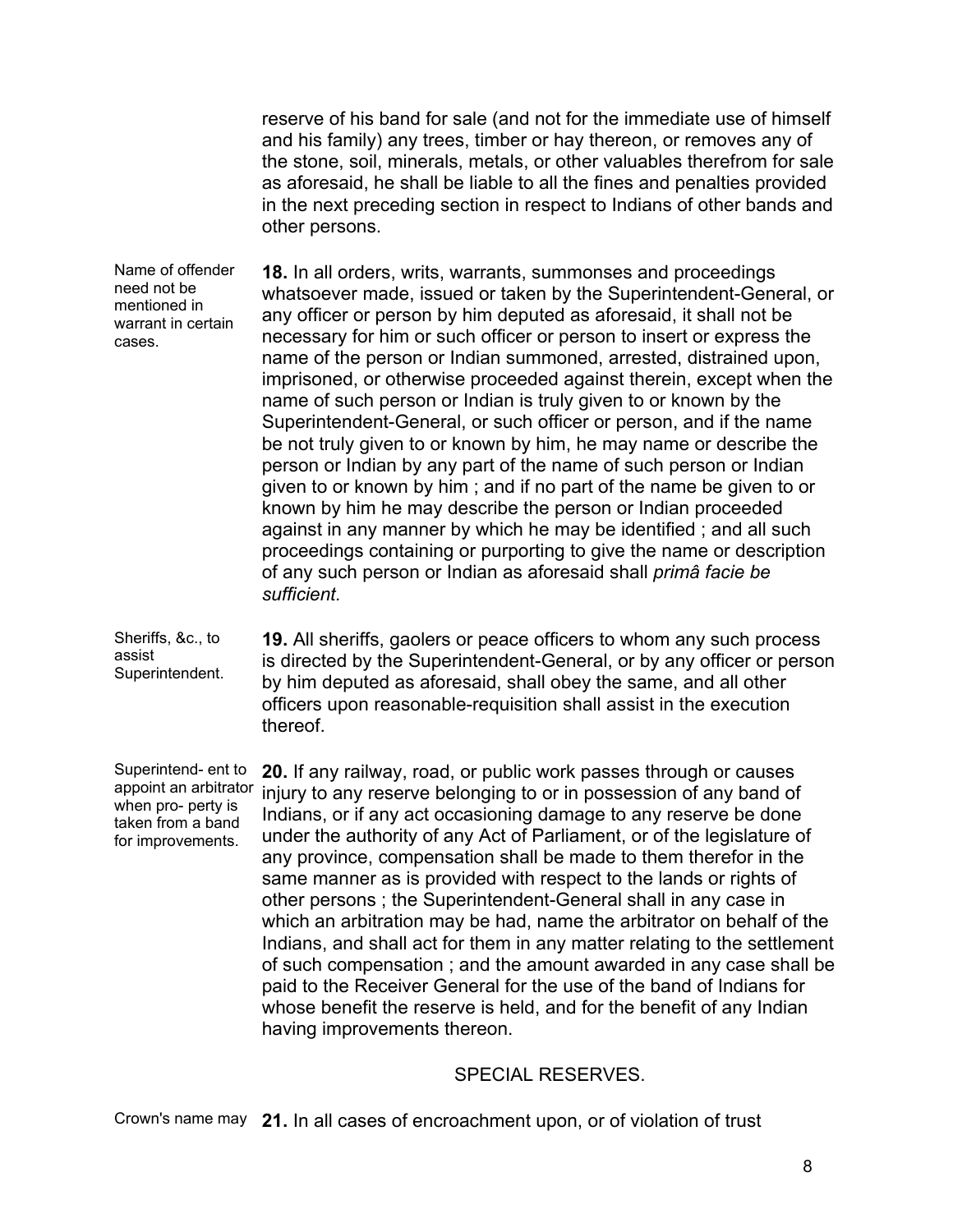be used in writs respecting special reserves. respecting any special reserve, it shall be lawful to proceed by information in the name of Her Majesty, in the superior courts of law or equity, notwithstanding the legal title may not be vested in the Crown.

As to trusteeship of reserves lapsing **22.** If by the violation of the conditions of any such trust as aforesaid, or by the breaking up of any society, corporation, or community, or if by the death of any person or persons without a legal succession of trusteeship, in whom the title to a special reserve is held in trust, the said title lapses or becomes void in law, then the legal title shall become vested in the Crown in trust, and the property shall be managed for the band or irregular band previously interested therein, as an ordinary reserve.

#### REPAIR OF ROADS.

Indians liable to labor on public roads in reserves, and to what extent. Powers of Superintendent. Proviso : as to amount of labor. **23.** Indians residing upon any reserve, and engaged in the pursuit of agriculture as their then principal means of support, shall be liable, if so directed by the Superintendent-General, or any officer or person by him thereunto authorized, to perform labor on the public roads laid out or used in or through, or abutting upon such reserve, such labor to be performed under the sole control of the said Superintendent-General, officer or person, who may direct when, where and how and in what manner the said labor shall be applied, and to what extent the same shall be imposed upon Indians who may be resident upon any of the said lands ; and the said Superintendent-General, officer or person shall have the like power to enforce the performance of all such labor by imprisonment or otherwise, as may be done by any power or authority under any law, rule or regulation in force in the province or territory in which such reserve lies, for the nonperformance of statute labor ; but the labor to be so required of any such Indian shall not exceed in amount or extent what may be required of other inhabitants of the same province, territory, county, or other local division, under the laws requiring and regulating such labor, and the performance thereof.

Band to cause roads, &c., to be maintained in order. Powers of Superintendent. **24.** Every band of Indians shall be bound to cause the roads, bridges, ditches and fences within their reserve to be put and maintained in proper order, in accordance with the instructions received from time to time from the Superintendent-General, or from the agent of the Superintendent General ; and whenever in the opinion of the Superintendent-General the same are not so put or maintained in order, he may cause the work to be performed at the cost of such band, or of the particular Indian in default, as the case may be, either out of their or his annual allowances, or otherwise.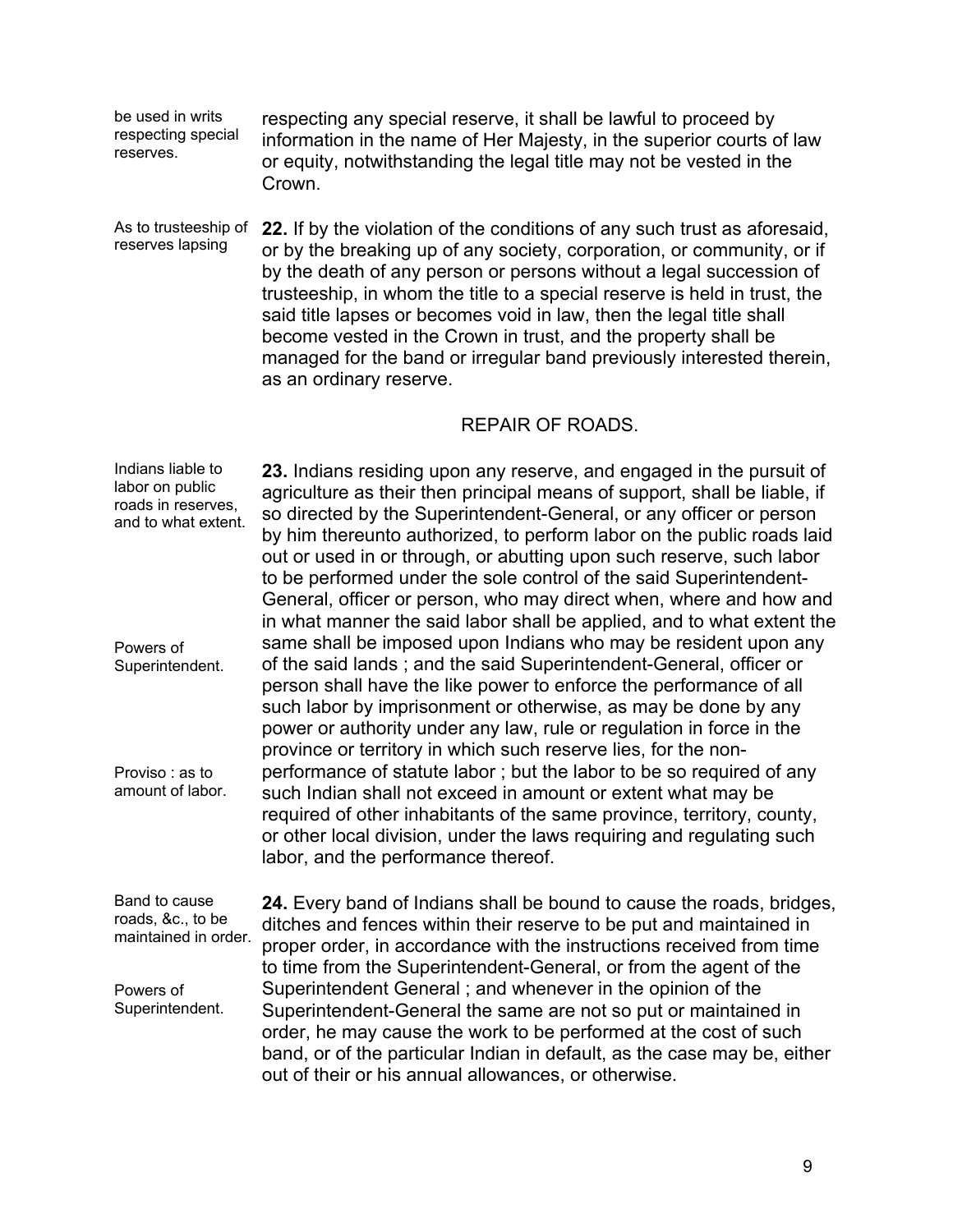# SURRENDERS.

**Necessary** conditions previous to a sale. **25.** No reserve or portion of a reserve shall be sold, alienated or leased until it has been released or surrendered to the Crown for the purposes of this Act.

On what con- ditions **26.** No release or surrender of a reserve, or portion of a reserve, held re- lease or surrender to be valid. for the use of the Indians of any band or of any individual Indian, shall be valid or binding, except on the following conditions :—

- Assent of band. Proviso. 1. The release or surrender shall be assented to by a majority of the male members of the band of the full age of twenty-one years, at a meeting or council thereof summoned for that purpose according to their rules, and held in the presence of the Superintendent-General, or of an officer duly authorized to attend such council by the Governor in Council or by the Superintendent-General ; Provided, that no Indian shall be entitled to vote or be present at such council, unless he habitually resides on or near and is interested in question ;
- Proof of assent 2. The fact that such release or surrender has been assented to by the band at such council or meeting, shall be certified on oath before some judge of a superior, county, or district court, or stipendiary magistrate, by the Superintendent-General or by the officer authorized by him to attend such council or meeting, and by some one of the chiefs or principal men present thereat and entitled to vote, and when so certified as aforesaid shall be submitted to the Governor in Council for acceptance or refusal ;

Superintendent-General may grant licence to cut trees, &c. 3. But nothing herein contained shall be construed to prevent the Superintendent-General from issuing a license to any person or Indian to cut and remove trees, wood, timber and hay, or to quarry and remove stone and gravel on and from the reserve ; Provided he, or his agent acting by his instructions, first obtain the consent of the band thereto in the ordinary manner as hereinafter provided.

No intoxicant to be permitted at council of Indians. **27.** It shall not be lawful to introduce at any council or meeting of Indians held for the purpose of discussing or of assenting to a release or surrender of a reserve or portion thereof, or of assenting to the issuing of a timber or other license, any intoxicant ; and any person introducing at such meeting and any agent or officer employed by the Superintendent-General, or by the Governor in Council, introducing, allowing or countenancing by his presence the use of such intoxicant among such Indians a week before, at, or a week after, any such council or meeting, shall forfeit two hundred dollars, recoverable by action in any of the superior courts of law, one half of which penalty shall go to the informer.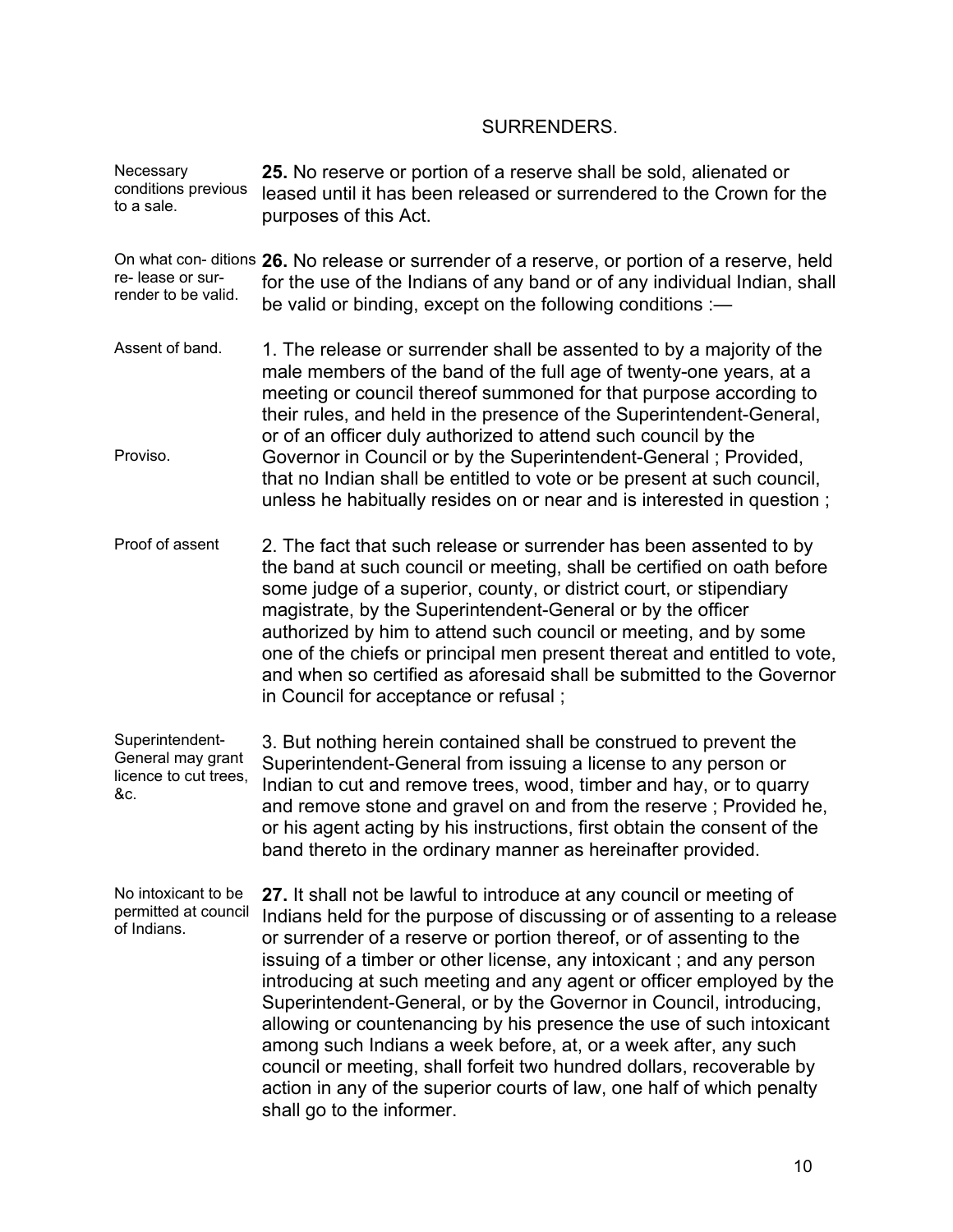- Invalids surrenders not confirmed hereby. **28.** Nothing in this Act shall confirm any release or surrender which would have been invalid if this Act had not been passed ; and no release or surrender of any reserve to any party other than the Crown, shall be valid.
- How to be managed. **29.** All Indian lands, being or portions of reserves surrendered or to be surrendered to the Crown, shat be deemed to be held for the same purposes as before the passing of this Act ; and shall be managed, leased and sold as the Governor in Council may direct, subject to the conditions of surrender, and to the provisions of this Act.
- Agents not to purchase. Punishment for contravention. **30.** No agent for the sale of Indian lands shall, within his division, directly or indirectly, unless under an order of the Governor in Council, purchase any land which he is appointed to sell, or become proprietor of or interested in any such land, during the time of his agency **;** and any such purchase or interest shall be void ; and if any such agent offends in the premises, he shall forfeit his office and the sum of four hundred dollars for every such offence which may be recovered in action of debt by any person who may sue for the same.

Effect of for- mer certificates of sale or receipts, unless rescinded. Evidence of possession. Proviso. **31.** Every certificate of sale or receipt for money received on the sale of Indian lands, heretofore granted or made or to be granted or made by the Superintendent-General or any agent of his, so long as the sale to which such receipt or certificate relates is in force and not rescinded, shall entitle the party to whom the same was or shall be made or granted, or his assignee, by instrument registered under this or any former Act providing for registration in such cases, to take possession of and occupy the land therein comprised, subject to the conditions of such sale, and thereunder, unless the same shall have been revoked or cancelled, to maintain suits in law or equity against any wrongdoer or trespasser, as effectually as he could do under a patent from the Crown ;— and such receipt or certificate shall be *primâ facie evidence for the purpose of possession by such person, or the assignee under an instrument registered as aforesaid, in any such suit ; but the same shall have no force against a license to cut timber existing at the time of the making or granting thereof.*

Registers of assignments to be kept. Entries there in, on what proof made. **32.** The Superintendent-General shall keep a book for registering (at the option of the parties interested) the particulars of any assignment made, as well by the original purchaser or lessee of Indian lands or his heir or legal representative, as by any subsequent assignee of any such lands, or the heir or legal representative of such assignee;— and upon any such assignment being produced to the Superintendent-General, and, except in cases where such assignment is made under a corporate seal, with an affidavit of due execution thereof, and of the time and place of such execution, and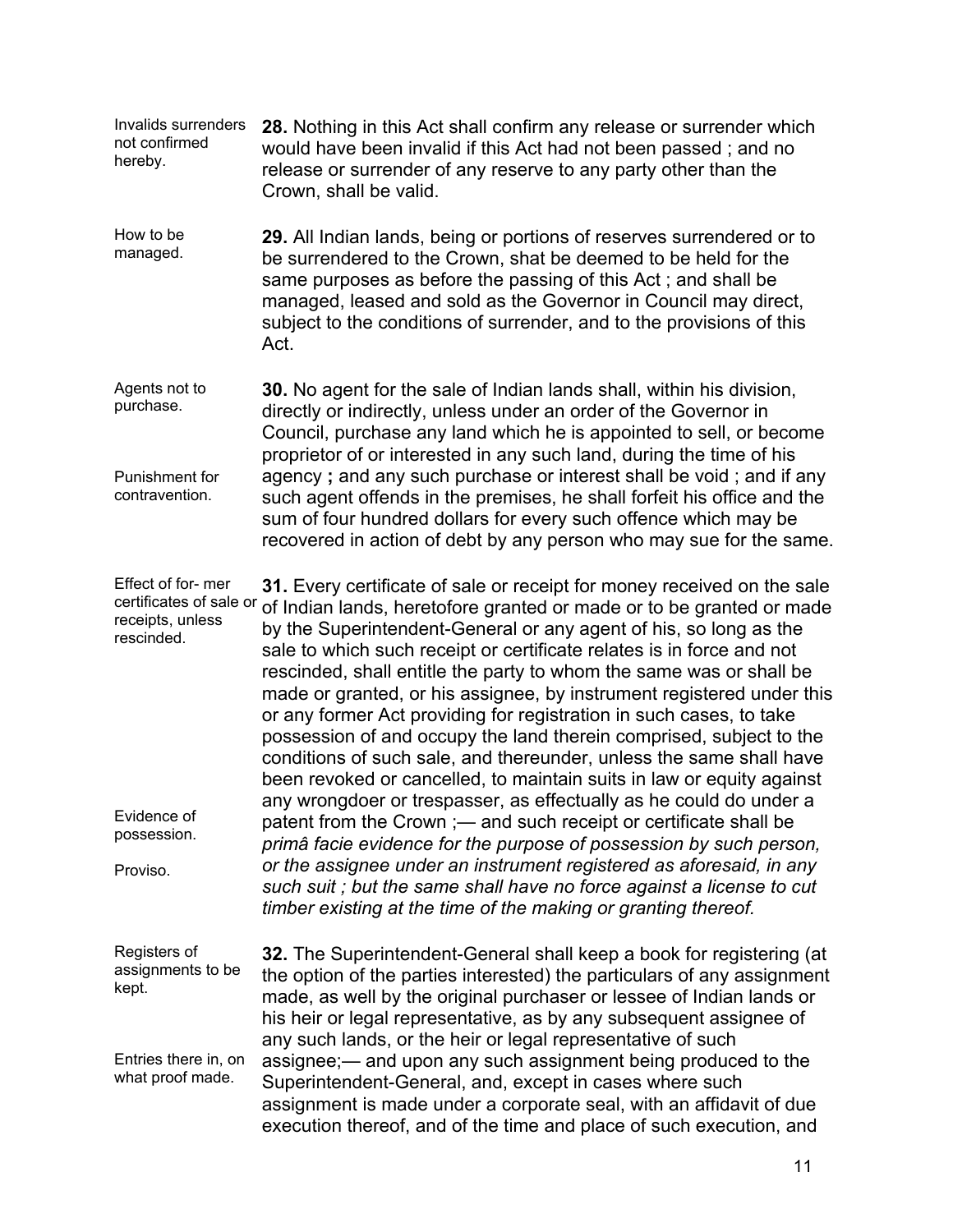| Their effect.<br>Proviso.                                                        | the names, residences and occupations of the witnesses, or, as<br>regards lands in the province of Quebec, upon the production of such<br>assignment executed in notarial form, or of a notarial copy thereof,<br>the Superintendent-General shall cause the material parts of every<br>such assignment to be registered in such book of registry, and shall<br>cause to be endorsed on every such assignment a certificate of such<br>registration, to be signed by himself or his deputy, or any other officer<br>of the department by him authorized to sign such certificates ;— And<br>every such assignment so registered shall be valid against any one<br>previously executed, but subsequently registered, or unregistered;<br>but all the conditions of the sale, grant or location must have been<br>complied with, or dispensed with by the Superintendent-General,<br>before such registration is made. |
|----------------------------------------------------------------------------------|----------------------------------------------------------------------------------------------------------------------------------------------------------------------------------------------------------------------------------------------------------------------------------------------------------------------------------------------------------------------------------------------------------------------------------------------------------------------------------------------------------------------------------------------------------------------------------------------------------------------------------------------------------------------------------------------------------------------------------------------------------------------------------------------------------------------------------------------------------------------------------------------------------------------|
| If a subscrib- ing<br>witness be dead,<br>&c.                                    | 33. If any subscribing witness to any such assignment is deceased,<br>or has left the province, the Superintendent-General may register<br>such assignment upon the production of an affidavit proving the<br>death or absence of such witness and his handwriting, or the<br>handwriting of the party making such assignment.                                                                                                                                                                                                                                                                                                                                                                                                                                                                                                                                                                                       |
| Proof on ap-<br>plication for patent.<br>Proviso.<br>Con. Stat. U. C., c.<br>80. | 34. On any application for a patent by the heir, assignee, or devisee<br>of the original purchaser from the Crown, the Superintendent-General<br>may receive proof in such manner as he may direct and require in<br>support of any claim for a patent when the original purchaser is dead,<br>and upon being satisfied that the claim has been equitably and justly<br>established, may allow the same, and cause a patent to issue<br>accordingly; but nothing in this section shall limit the right of a party<br>claiming a patent to land in the province of Ontario to make<br>application at any time to the commissioner, under the "Act<br>respecting claims to lands in Upper Canada for which no patents                                                                                                                                                                                                  |
|                                                                                  | have issued."                                                                                                                                                                                                                                                                                                                                                                                                                                                                                                                                                                                                                                                                                                                                                                                                                                                                                                        |
| ent in case of fraud.<br>Cancelling patent.                                      | Duty of Superintend- 35. If the Superintendent-General is satisfied that any purchaser or<br>lessee of any Indian lands, or any assignee claiming under or through<br>him, has been guilty of any fraud claiming through guilty imposition,<br>or has violated any of the conditions of sale or lease, or if any such<br>sale or lease has been or is made or issued in error or mistake, he                                                                                                                                                                                                                                                                                                                                                                                                                                                                                                                         |
|                                                                                  | may cancel such sale or lease, and resume the land therein<br>mentioned, or dispose of it as if no sale or lease thereof had ever<br>been made; and all such cancellations heretofore made by the<br>Governor in Council or the Superintendent-General shall continue<br>valid until altered.                                                                                                                                                                                                                                                                                                                                                                                                                                                                                                                                                                                                                        |
| Obtaining<br>possession after<br>such cancellation, in<br>case of resistance.    | 36. When any purchaser, lessee or other person refuses or neglects<br>to deliver up possession of any land after revocation or cancellation<br>of the sale or lease as aforesaid, or when any person is wrongfully in<br>possession of any Indian lands and refuses to vacate or abandon                                                                                                                                                                                                                                                                                                                                                                                                                                                                                                                                                                                                                             |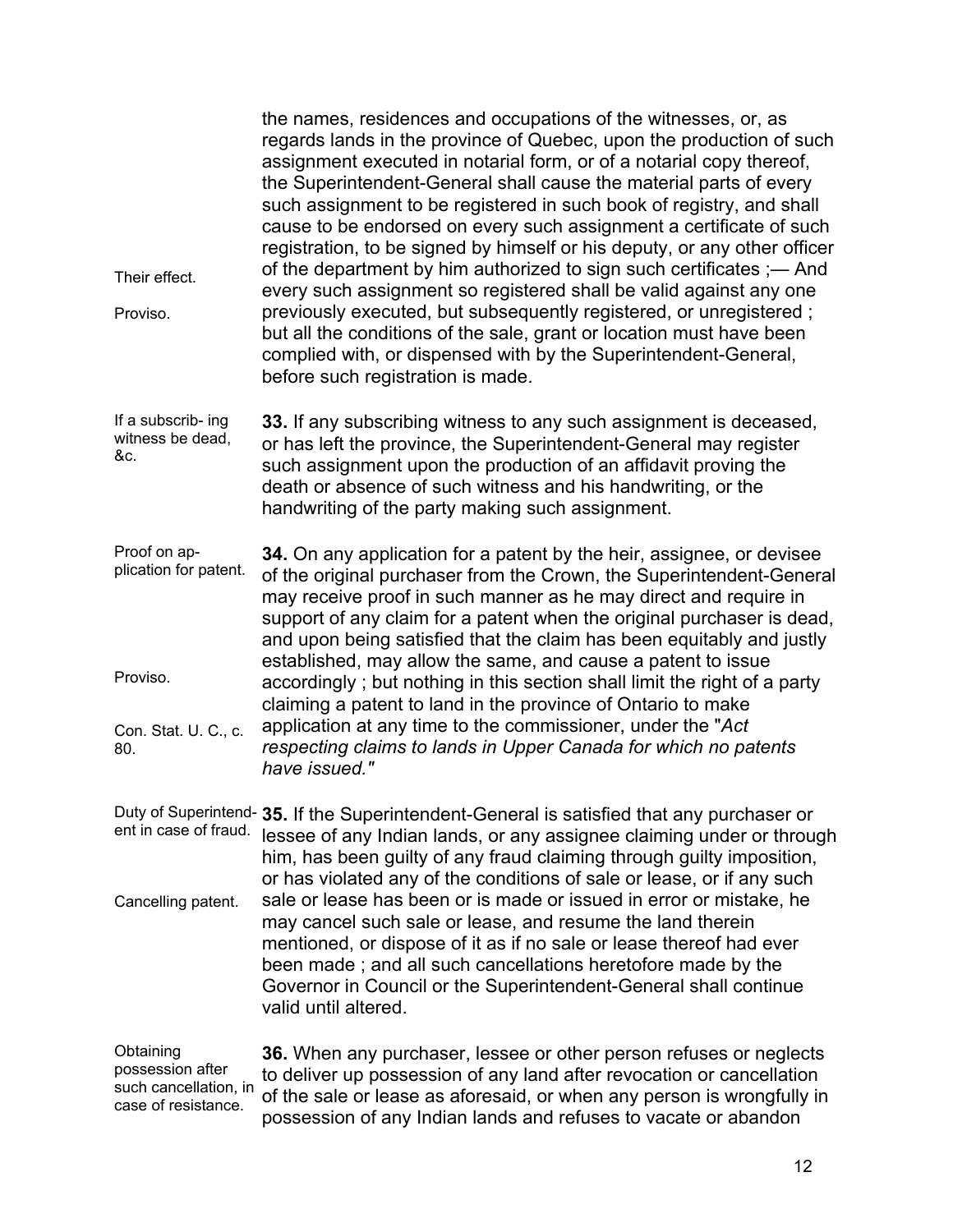Order in the nature of writ of possession. Execution. possession of the same, the Superintendent-General may apply to the county judge of the county, or to a judge of the superior court in the circuit, in which the land lies in Ontario or Quebec, or to any judge of a superior court of law or any county judge of the county in which the land lies in any other province, or to any stipendiary magistrate in any territory in which the land lies, for an order in the nature of a writ of *habere facias possessionem, or* writ of possession, and the said judge or magistrate, upon proof to his satisfaction that the right or title of the party to hold such land has been revoked or cancelled as aforesaid, or that such person is wrongfully in possession of Indian lands, shall grant an order upon the purchaser, lessee or person in possession, to deliver up the same to the Superintendent-General, or person by him authorized to receive the same ; and such order shall have the same force as a writ of *habere facias possessionem*, or writ of possession ; and the sheriff, or any bailiff or person to whom it may have been trusted for execution by the Superintendent-General, shall execute the same in like manner as he would execute such writ in an action of ejectment or possessory action.

Enforcing payment of rent. Proceeding for. **37.** Whenever any rent payable to the Crown on any lease of Indian lands is in arrear, the Superintendent-General, or any agent or officer appointed under this Act and authorized by the Superintendent-General to act in such cases, may issue a warrant, directed to any person or persons by him named therein, in the shape of a distress warrant as in ordinary cases of landlord and tenant, or as in the case of distress and warrant of a justice of the peace for non-payment of a pecuniary penalty ; and the same proceedings may be had thereon for the collection of such arrears as in either of the said last mentioned cases ; or an action of debt as in ordinary cases of rent in arrear may be brought therefor in the name of the Superintendent-General ; but demand of rent shall not be necessary in any case.

Notice required by law, how to be given. **38.** When by law or by any deed, lease or agreement relating to any of the lands herein referred to, any notice is required to be given, or any act to be done, by or on behalf of the Crown, such notice may be given and act done by or by the authority of the Superintendent-General.

Cancelling, patents issued by mistake. New patents. **39.** Whenever letters patent have been issued to or in the name of the wrong party, through mistake, or contain any clerical error or misnomer, or wrong description of any material fact therein, or of the land thereby intended to be granted, the Superintendent-General (there being no adverse claim,) may direct the defective letters patent to be cancelled and a minute of such cancellation to be entered in the margin of the registry of the original letters patent, and correct letters patent to be issued in their stead, which corrected letters patent shall relate back to the date of those so cancelled, and have the same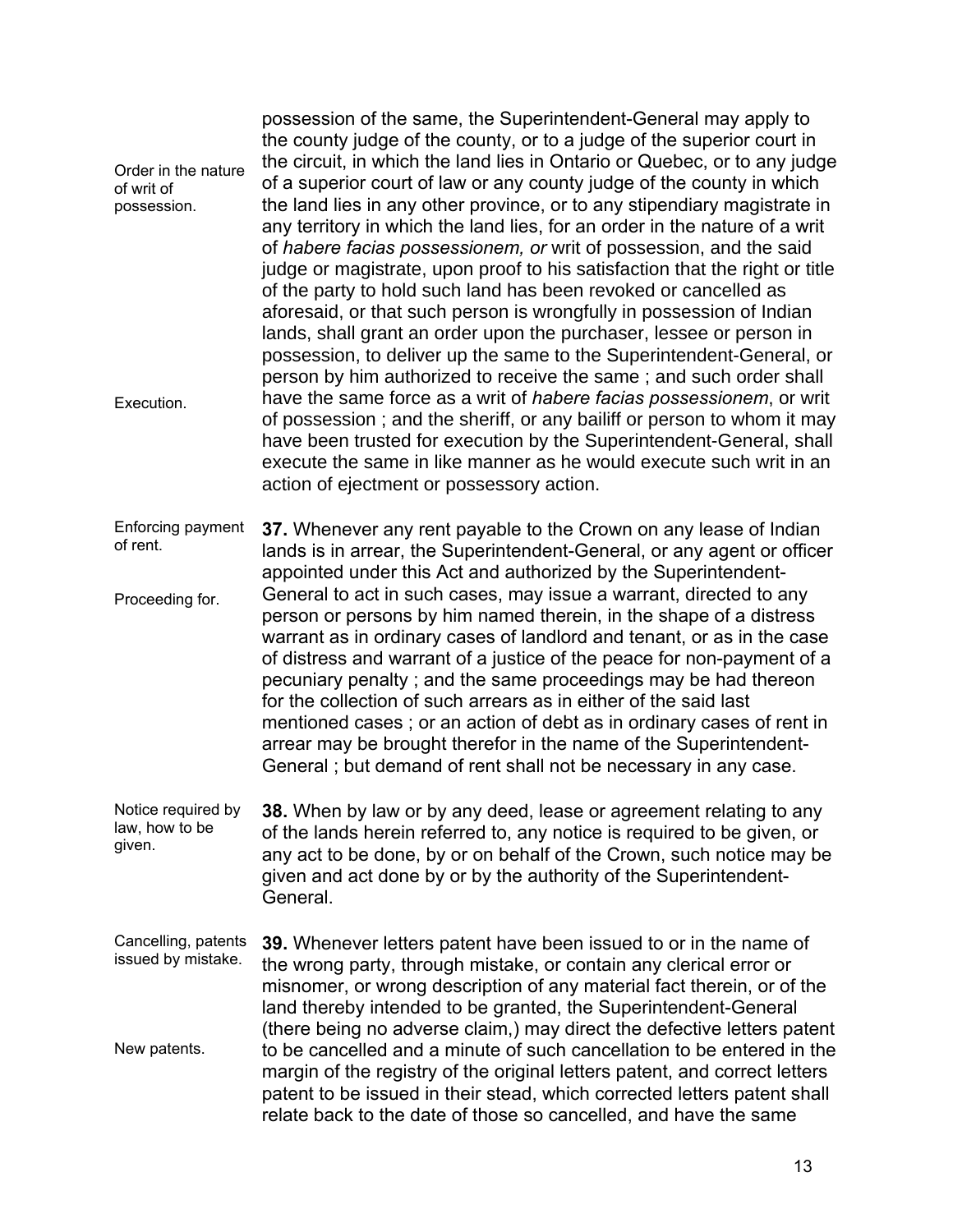effect as if issued at the date of such cancelled letters patent.

Lands patent- ed twice over. Repayment of price in certain cases Limitation of time for and to such extent as to him, the Superintendent General, may seem claim.. **40.** In all cases in which grants or letters patent have issued for the same land inconsistent with each other through error, and in all cases of sales or appropriations of the same land inconsistent with each other, the Superintendent-General may, in cases of sale, cause a repayment of the purchase money, with interest, or when the land has passed from the original purchaser or has been improved before a discovery of the error, he may in substitution assign land or grant a certificate entitling the party to purchase Indian lands, of such value just and equitable under the circumstances ; but no such claim shall be entertained unless it be preferred within five years from the discovery of the error.

Case of deficiency of land provided for. Compensation. Limitation of time for claim. **41.** Whenever by reason of false survey or error in the books or plans in the Indian Branch of the Department of the Interior, any grant, sale or appropriation of land is found to be deficient, or any parcel of land contains less than the quantity of land mentioned in the patent therefor, the Superintendent-General may order the purchase money of so much land as is deficient, with the interest thereon from the time of the application therefor, or, if the land has passed from the original purchaser, then the purchase money which the claimant (provided he was ignorant of a deficiency at the time of his purchase) has paid for so much of the land as is deficient, with interest thereon from the time of the application therefor, to be paid to him in land or in money, as he, the Superintendent-General, may direct ;— But no such claim shall be entertained unless application has been made within five years from the date of the patent, nor unless the deficiency is equal to one-tenth of the whole quantity described as being contained in the particular lot or parcel of land granted.

Certain courts may avoid patents issued in error, &c. Practice in such cases. **42.** In all cases wherein patents for Indian lands have issued through fraud or in error or improvidence, the Exchequer Court of Canada, or a superior court of law or equity in any province may, upon action, bill or plaint, respecting such lands situate within their jurisdiction, and upon hearing of the parties interested, or upon default of the said parties after such notice of proceeding as the said courts shall respectively order, decree such patents to be void ; and upon a registry of such decree in the office of the Registrar General of Canada, such patents shall be void to all intents. The practice in court, in such cases, shall be regulated by orders to be from time to time made by the said courts respectively ; and any action or proceeding commenced under any former Act may be continued under this section, which, for the purpose of any such action or proceeding shall be construed as merely continuing the provisions of such former Act.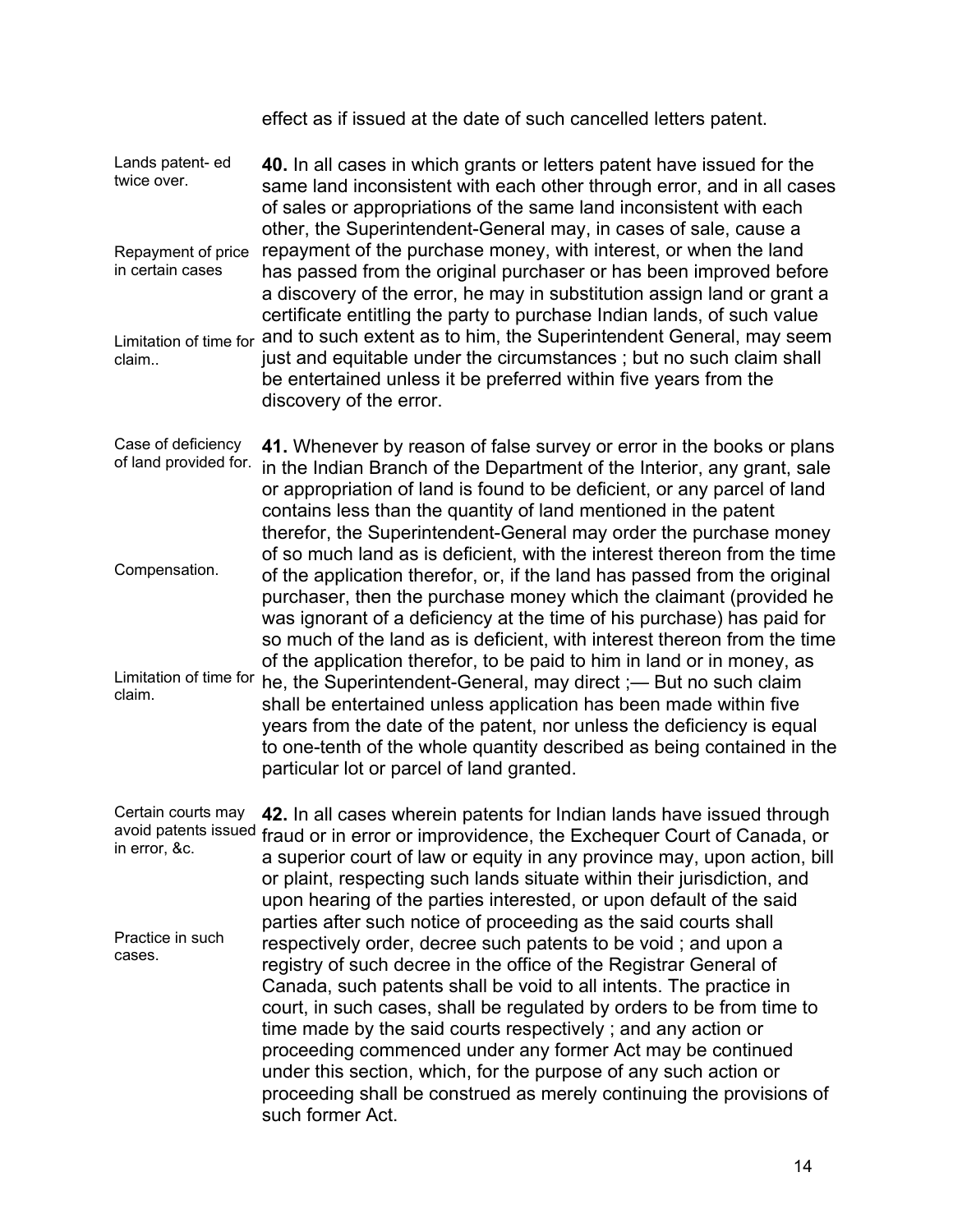| Punishment of<br>agents giving false<br>information as to<br>lands.<br>Penalty.<br>Recovery. | 43. If any agent appointed or continued in office under this Act<br>knowingly and falsely informs, or causes to be informed, any person<br>applying to him to purchase any land within his division and agency,<br>that the same has already been purchased, or refuses to permit the<br>person so applying to purchase the same according to existing<br>regulations, such agent shall be liable therefor to the person so<br>applying in the sum of five dollars for each acre of land which the<br>person so applying offered to purchase, to be recovered by action of<br>debt in any court, having jurisdiction in civil cases to the amount. |
|----------------------------------------------------------------------------------------------|----------------------------------------------------------------------------------------------------------------------------------------------------------------------------------------------------------------------------------------------------------------------------------------------------------------------------------------------------------------------------------------------------------------------------------------------------------------------------------------------------------------------------------------------------------------------------------------------------------------------------------------------------|
| Punishment for<br>preventing sale.                                                           | 44. If any person, before or at the time of the public sale of any Indian<br>lands, by intimidation, combination, or unfair management, hinders or<br>prevents, or attempts to hinder or prevent, any person from bidding                                                                                                                                                                                                                                                                                                                                                                                                                          |
| Misdeamenor, fine<br>and im- prisonment.                                                     | upon or purchasing any lands so offered for sale, every such<br>offender, his, her, or their aiders and abettors, shall, for every such<br>offence, be guilty of a misdemeanor, and on conviction thereof shall<br>be liable to a fine not exceeding four hundred dollars, or<br>imprisonment for a term not exceeding two years, or both, in the<br>discretion of the court.                                                                                                                                                                                                                                                                      |
|                                                                                              | <b>MANAGEMENT AND SALE OF TIMBER</b>                                                                                                                                                                                                                                                                                                                                                                                                                                                                                                                                                                                                               |
| Licenses to cut<br>timber, how granted.                                                      | The Superintendent-General, or any officer or agent authorized by<br>him to that effect, may grant licenses to cut timber on reserves and<br>ungranted Indian lands at such rates, and subject to such conditions,<br>regulations and restrictions, as may from time to time be established<br>by the Governor in Council, such conditions, regulations and<br>restrictions to be adapted to the locality in which such reserves or<br>lands are situated.                                                                                                                                                                                         |
| For what time.<br>As to error in<br>description, &c.                                         | 46. No license shall be so granted for a longer period than twelve<br>months from the date thereof; and if in consequence of any<br>incorrectness of survey or other error, or cause whatsoever, a license<br>is found to comprise land included in a license of a prior date, or land<br>not being reserves or ungranted Indian lands, the license granted<br>shall be void in so far as it comprises such land, and the holder or                                                                                                                                                                                                                |

proprietor of the license so rendered void shall have no claim upon the Government for indemnity or compensation by reason of such avoidance.

License must describe the lands : its effect. **47.** Every license shall describe the lands upon which the timber may be cut, and shall confer for the time being on the nominee, the right to take and keep exclusive possession of the land so described, subject to such regulations and restrictions as may be established ;— And every license shall vest in the holder thereof all rights of property whatsoever in all trees, timber and lumber cut within the limits of the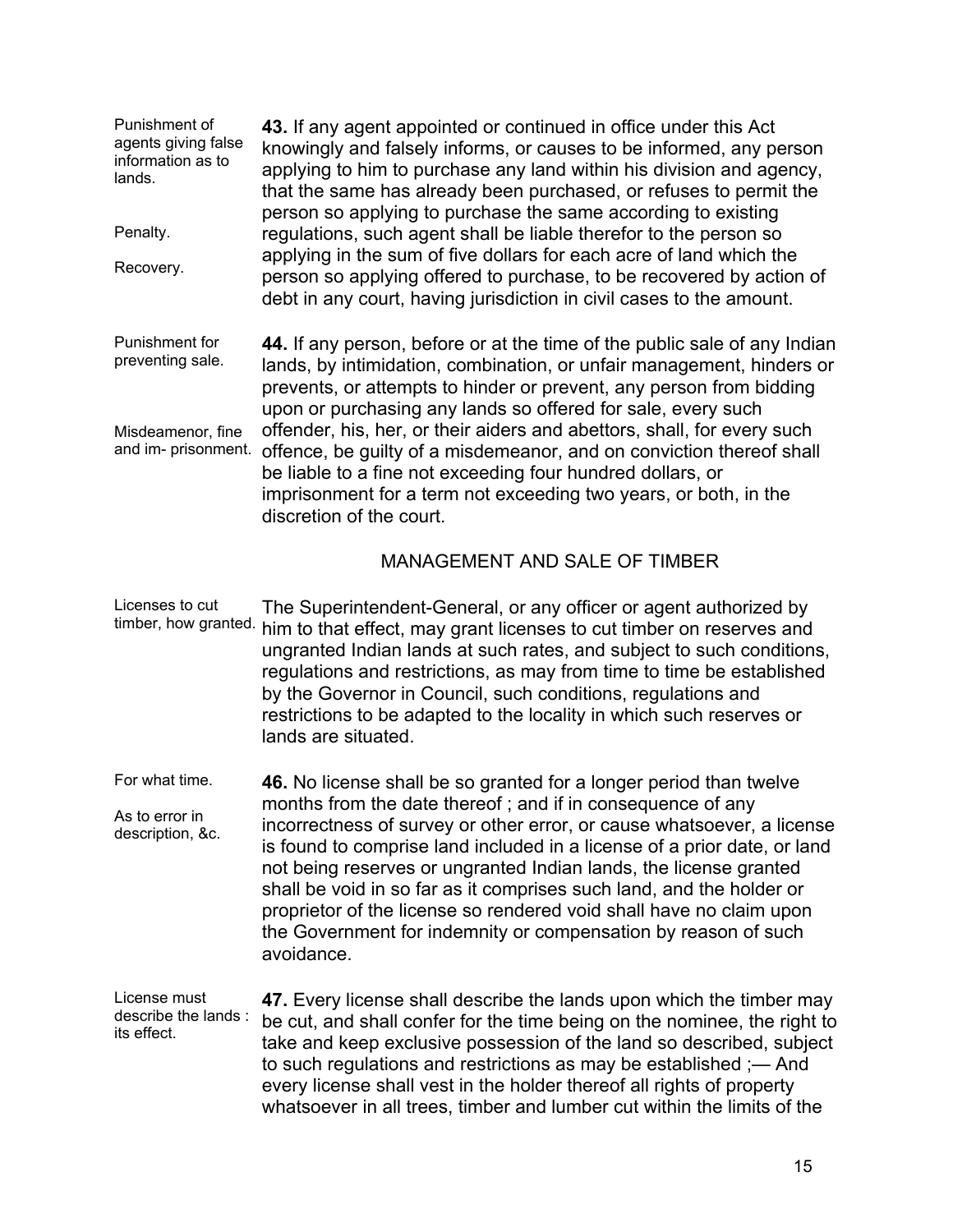- Further rights of holders as to trespassers. license during the term thereof, whether such trees, timber and lumber are cut by authority of the holder of such license or by any other person, with or without his consent ;— And every license shall entitle the holder thereof to seize in revendication or otherwise, such trees, timber or lumber where the same are found in the possession of any unauthorized person, and also to institute any action or suit at law or in equity against any wrongful possessor or trespasser, and to prosecute all trespassers and other offenders to punishment, and to recover damages, if any :— And all proceedings pending at the expiration of any license may be continued to final termination as if the license had not expired.
- Return to be made by licensee. Punishment for evasion. **48.** Every person obtaining license shall, at the expiration thereof, make to the officer or agent granting the same, or to the Superintendent-General a return of the number and kinds of trees cut and of the quantity and description of saw-logs, or of the number and description of sticks of square timber, manufactured and carried away under such license ; and such statement shall be sworn to by the holder of the license, or his agent, or by his foreman ; And any person refusing or neglecting to furnish such statement, or evading or attempting to evade any regulation made by Order in Council, shall be held to have cut without authority, and the timber made shall be dealt with accordingly.
- Timber to be liable for dues. **49.** All timber cut under license shall be liable for the payment of the dues thereon, so long as and wheresoever the said timber or any part of it may be found, whether in the original logs or manufactured into deals, boards or other stuff,— and all officers or agents entrusted with the collection of such dues may follow all such timber and seize and detain the same wherever it is found, until the dues are paid or secured.
- Notes, etc., taken, not to affect lien. **50.** Bonds or promissory notes taken for the dues, either before or after the cutting of the timber, as collateral security or to facilitate collection, shall not in any way affect the lien of the Crown on the timber, but the lien shall subsist until the said dues are actually discharged.
- Sale of timber seized after a certain time. Balance of proceeds. **51.** If any timber so seized and detained for non-payment of dues remains more than twelve months in the custody of the agent or person appointed to guard the same, without the dues and expenses being paid,— then the Superintendent-General, with the previous sanction of the Governor in Council, may order a sale of the said timber to be made after sufficient notice,— and the balance of the proceeds of such sale, after retaining the amount of dues and costs incurred, shall be handed over to the owner or claimant of such timber.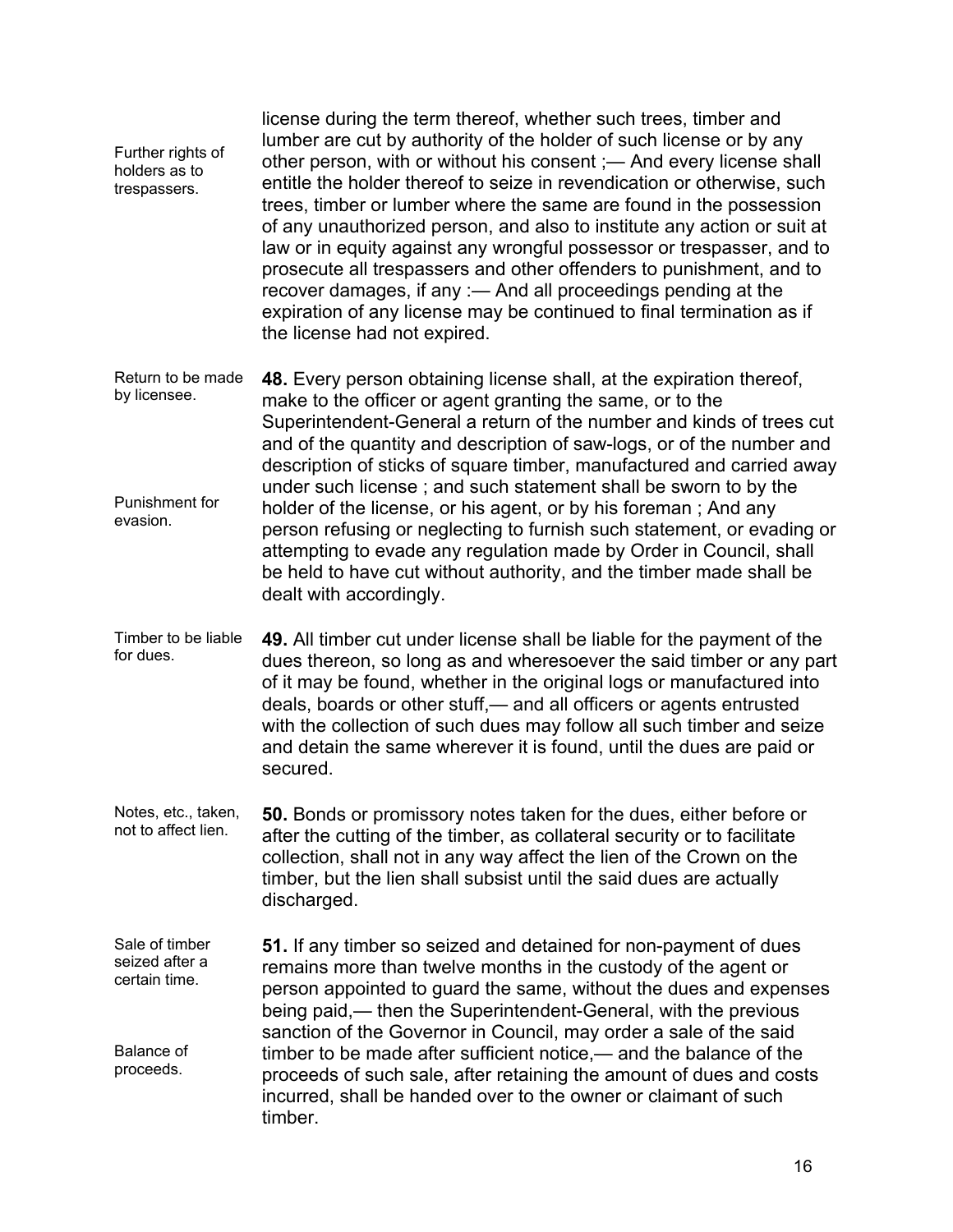| Punishment for<br>unlawful- ly cutting | 52. If any person without authority cuts or employs or induces any                                         |
|----------------------------------------|------------------------------------------------------------------------------------------------------------|
| timber, forfeiture.                    | other person to cut, or assists in cutting any timber of any kind on                                       |
|                                        | Indian lands, or removes or carries away or employs or induces or                                          |
|                                        | assists any other person to remove or carry away any merchantable                                          |
|                                        | timber of any kind so cut from Indian lands aforesaid, he shall not                                        |
| Penalty if timber is                   | acquire any right to the timber so cut, or any claim to any                                                |
| re-moved.                              | remuneration for cutting, preparing the same for market, or conveying                                      |
|                                        | the same to or towards market,— and when the timber or saw-logs                                            |
|                                        | made, has or have been removed out of the reach of the officers of                                         |
|                                        | the Indian Branch of the Department of the Interior, or it is otherwise                                    |
|                                        | found impossible to seize the same, he shall in addition to the loss of                                    |
|                                        | his labour and disbursements, forfeit a sum of three dollars for each                                      |
|                                        | tree (rafting stuff excepted), which he is proved to have cut or caused                                    |
| How recover- able.                     | to be cut or carried away,— and such sum shall be recoverable with                                         |
|                                        | costs, at the suit and in the name of the Superintendent-General or                                        |
| Proof.                                 | resident agent, in any court having jurisdiction in civil matters to the                                   |
|                                        | amount of the penalty ;— And in all such cases it shall be incumbent                                       |
|                                        | on the party charged to prove his authority to cut; and the averment                                       |
|                                        | of the party seizing or prosecuting, that he is duly employed under                                        |
|                                        |                                                                                                            |
|                                        |                                                                                                            |
|                                        | the authority of this Act, shall be sufficient proof thereof, unless the<br>defendant proves the contrary. |

Seizure of timber cut **53.** Whenever satisfactory information, supported by affidavit made without authority. before a justice of the peace or before any other competent authority, is received by the Superintendent-General, or any other officer or agent acting under him, that any timber or quantity of timber has been cut without authority on Indian lands, and describing where the said timber can be found, the said Superintendent-General, officer, or agent, or any one of them, may seize or cause to be seized, in Her Majesty's name, the timber so reported to have been cut without authority, wherever it is found, and place the same under proper custody, until a decision can be had in the matter from competent authority ;

When it has been indis- tinguishably mixed with other timber. All to be deemed cut license, from other timber with which it is mixed up, the whole of the on Indian lands. 2. And where the timber so reported to have been cut without authority on Indian lands, has been made up with other timber into a crib, dram or raft, or in any other manner has been so mixed up at the mills or elsewhere, as to render it impossible or very difficult to distinguish the timber so cut on reserves or Indian lands without timber so mixed shall be held to have been cut without authority on Indian lands, and shall be liable to seizure and forfeiture accordingly, until satisfactorily separated by the holder.

Officer seizing may command assistance. **54.** Any officer or person seizing timber, in the discharge of his duty under this Act, may in the name of the Crown call in any assistance necessary for securing and protecting the timber so seized ; and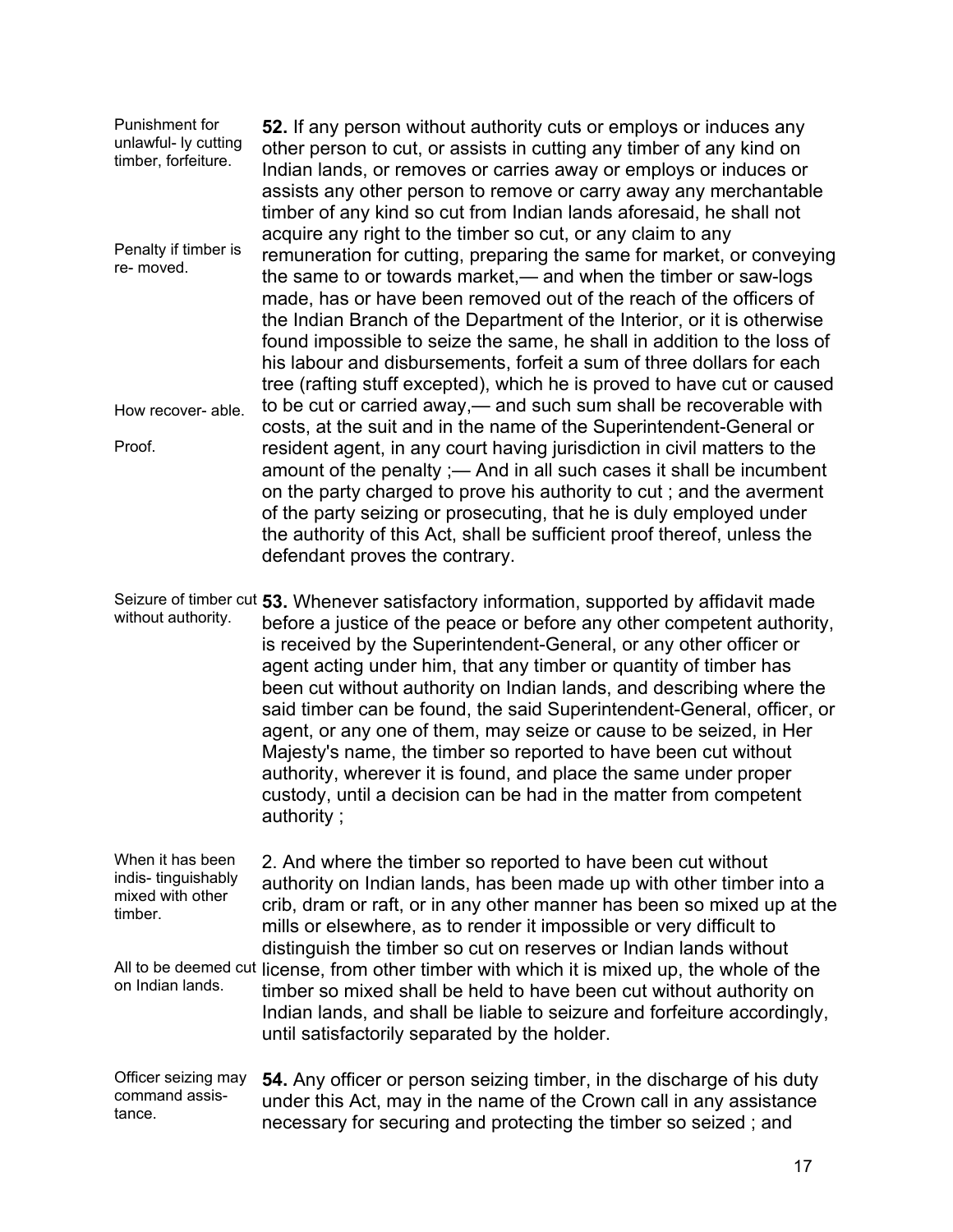Punishment for resistance. Felony. whosoever under any pretence, either by assault, force or violence, or by threat of such assault, force or violence, in any way resists or obstructs any officer or person acting in his aid, in the discharge of his duty under this Act, is guilty of felony, and liable to punishment accordingly.

Conveying away without authority to stealing. **55.** Whosoever, whether pretending to be the owner or not, either secretly or openly, and whether with or without force or violence, takes or carries away, or causes to be taken or carried away, without permission of the officer or person who seized the same, or of some competent authority, any timber seized and detained as subject to forfeiture under this Act, before the same has been declared by competent authority to have been seized without due cause, shall be deemed to have stolen such timber being the property of the Crown, and guilty of felony, and is liable to punishment accordingly ;

Onus of proof that dues have been paid. 2. And whenever any timber is seized for non-payment of Crown dues or for any other cause of forfeiture, or any prosecution is brought for any penalty or forfeiture under this Act, and any question arises whether the said dues have been paid on such timber, or whether the said timber was cut on other than any of the lands aforesaid, the burden of proving payment, or on what land the said timber was cut, shall lie on the owner or claimant of such timber, and not on the officer who seizes the same, or the party bringing such prosecution.

When to be deemed **56.** All timber seized under this Act shall be deemed to be condemned. Sale. condemned, unless the person from whom it was seized, or the owner thereof, within one month from the day of the seizure, gives notice to the seizing officer, or nearest officer or agent of the Superintendent-General, that he claims or intends to claim the same ; failing such notice, the officer or agent seizing shall report the circumstances to the Superintendent-General, who may order the sale of the said timber by the said officer or agent, after a notice on the spot, of at least thirty days :

How seizures may be tried and determin- ed. Security may be ordered by bond. If timber be condemned. 2. And any Judge having competent jurisdiction, may, whenever he deems it proper, try and determine such seizures, and may order the delivery of the timber to the alleged owner, on receiving security by bond with two good and sufficient sureties to be first approved by the said agent, to pay double the value in case of condemnation,— and such bond shall be taken in the name of the Superintendent-General, to Her Majesty's use, and shall be delivered up to and kept by the Superintendent-General,— and if such seized timber is condemned, the value thereof shall be paid forthwith to the Superintendent-General, or agent, and the bond cancelled otherwise the penalty of such bond shall be enforced and recovered.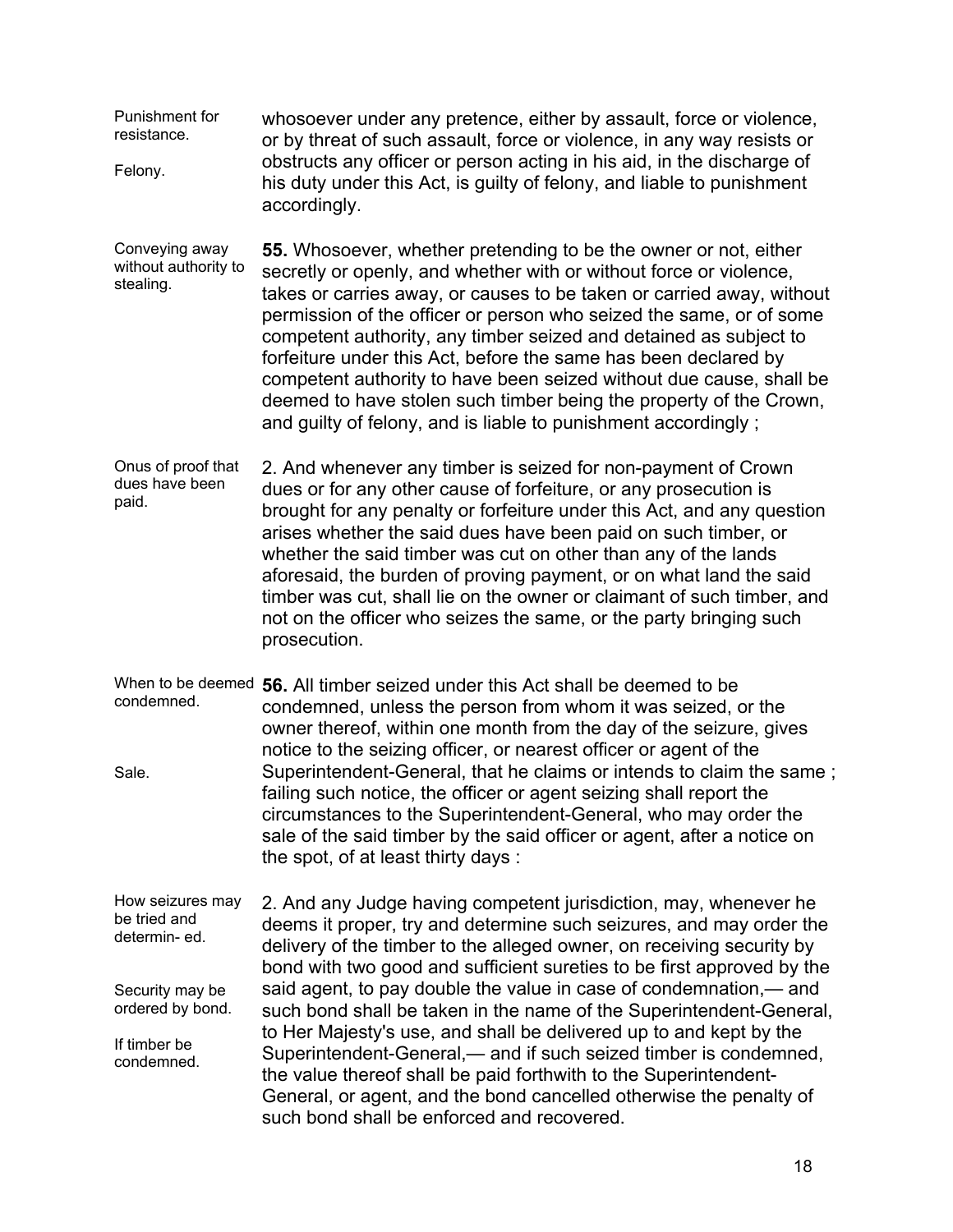Evasion of dues to forfeit timber. **57.** Every person availing himself of any false statement or oath to evade the payment of dues under this Act, shall forfeit the timber on which dues are attempted to be evaded.

#### MONEYS.

- To be dealt with as here- tofore. **58.** All moneys or securities of any kind applicable to the support or benefit of Indians, or any band of Indians, and all moneys accrued or hereafter to accrue from the sale of any Indian lands or of any timber on any reserves or Indian lands shall, subject to the provisions of this Act, be applicable to the same purposes, and be dealt with in the same manner as they might have been applied to or dealt with before the passing of this Act.
- Governor in Council **59.** The Governor in Council may, subject to the provisions of this may direct investment of Indian funds. And the management thereof ; expenses how payable. Act, direct how, and in what manner, and by whom the moneys arising from sales of Indian lands, and from the property held or to be held in trust for the Indians, or from any timber on Indian lands or reserves, or from any other source for the benefit of Indians (with the exception of any small sum not exceeding ten per cent. of the proceeds of any lands, timber or property, which may be agreed at the time of the surrender to be paid to the members of the band interested therein), shall be invested from time to time, and how the payments or assistance to which the Indians may be entitled shall be made or given, and may provide for the general management of such moneys, and direct what percentage or proportion thereof shall be set apart from time to time, to cover the cost of and attendant upon the management of reserves, lands, property and moneys under the provisions of this Act, and for the construction or repair of roads passing through such reserves or lands, and by way of contribution to schools frequented by such Indians.
- Proceeds of sales to **60.** The proceeds arising from the sale or lease of any Indian lands, Receiver General. or from the timber, hay, stone, minerals or other valuables thereon, or on a reserve, shall be paid to the Receiver General to the credit of the Indian fund.

# COUNCILS AND CHIEFS.

Votes at election of **61.** At the election of a chief or chiefs, or the granting of any ordinary chiefs. consent required of a band of Indians under this Act, those entitled to vote at the council or meeting thereof shall be the male members of the band of the full age of twenty-one years ; and the vote of a majority of such members at a council or meeting of the band summoned according to their rules, and held in the presence of the Superintendent-General, or an agent acting under his instructions,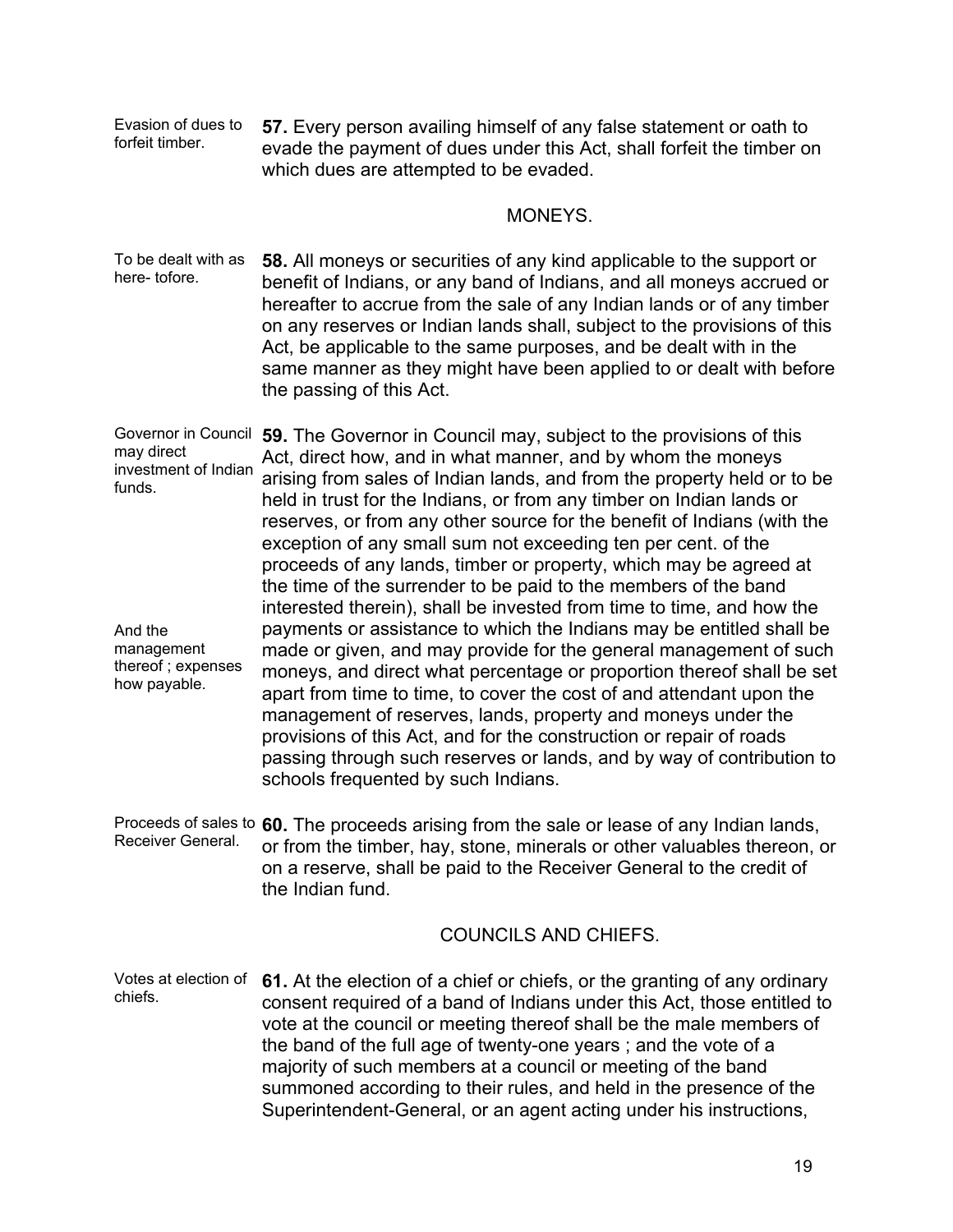shall be sufficient to determine such election, or grant such consent ;

In ordinary cases. Provided that in the case of any band having a council of chiefs or councillors, any ordinary consent required of the band may be granted by a vote of a majority of such chiefs or councillors at a council summoned according to their rules, and held in the presence of the Superintendent-General or his agent.

Periods of election how fixed : and term of office. Number of chiefs. Proviso: as to life chiefs. **62.** The Governor in Council may order that the chiefs of any band of Indians shall be elected, as hereinbefore provided, at such time and place, as the Superintendent-General may direct, and they shall in such case be elected for a period of three years, unless deposed by the Governor for dishonesty, intemperance, immorality, or incompetency ; and they may be in the proportion of one head chief and two second chiefs or councillors for every two hundred Indians ; but any such band composed of thirty Indians may have one chief : Provided always, that all life chiefs now living shall continue as such until death or resignation, or until their removal by the Governor for dishonesty, intemperance, immorality, or incompetency.

Chiefs to make regulations for certain pur- poses. **63.** The chief or chiefs of any band in council may frame, subject to confirmation by the Governor in Council, rules and regulations for the following subjects, viz. :

1. The care of the public health ;

2. The observance of order and decorum at assemblies of the Indians in general council, or on other occasions ;

3. The repression of intemperance and profligacy ;

4. The prevention of trespass by cattle ;

5. The maintenance of roads, bridges, ditches and fences ;

6. The construction and repair of school houses, council houses and other Indian public buildings ;

7. The establishment of pounds and the appointment of poundkeepers ;

8. The locating of the land in their reserves, and the establishment of a register of such locations.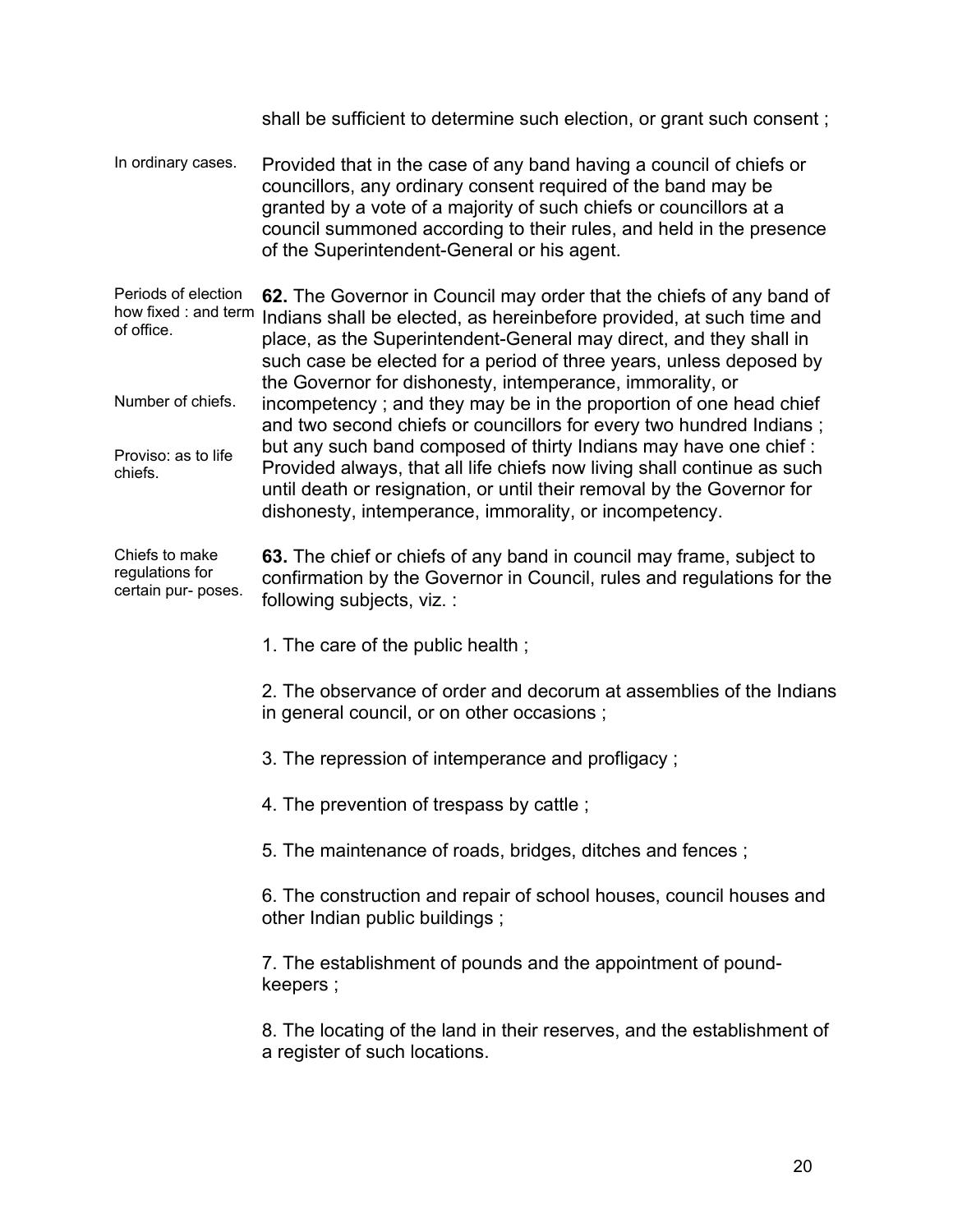# PRIVILEGES OF INDIANS.

To be taxable in certain cases only. **64.** No Indian or non-treaty Indian shall be liable to be taxed for any real or personal property, unless he holds real estate under lease or in fee simple, or personal property, outside of the reserve or special reserve, in which case he shall be liable to be taxed for such real or personal property at the same rate as other persons in the locality in which it is situate.

Lands held in trust for Indians not taxable. **65.** All land vested in the Crown, or in any person or body corporate, in trust for or for the use of any Indian or non-treaty Indian, or any band or irregular band of Indians or non-treaty Indians shall be exempt from taxation.

- No mortgage to be taken from Indians. **66.** No person shall take any security or otherwise obtain any lien or charge, whether by mortgage, judgment or otherwise, upon real or personal property of any Indian or non-treaty Indian within Canada, except on real or personal property subject to taxation under section sixty-four of this Act : Provided always, that any person selling any article to an Indian or non-treaty Indian may, notwithstanding this section, take security on such article for any part of the price thereof which may be unpaid.
- May sue for wrongs. **67.** Indians and non-treaty Indians shall have the right to for debts due to them or in respect of any tort or wrong inflicted upon them, or to compel the performance of obligations contracted with them.

Pawns for intoxicants not to be held. **68.** No pawn taken of any Indian or non-treaty Indian for any intoxicant shall be retained by the person to whom such pawn is delivered, but the thing so pawned may be sued for and recovered, with costs of suit, by the Indian or non-treaty Indian who has deposited the same, before any court of competent jurisdiction.

Presents not to be taken for debts. Nor sold in certain provinces, &c. Except with assent of Superintendent-General. **69.** No presents given to Indians or non-treaty Indians, nor any property purchased, or acquired with or by means of any annuities granted to Indians or any part thereof or otherwise howsoever, and in the possession of any band of such Indians or of any Indian of any band or irregular band, shall be liable to be taken, seized or distrained for any debt, matter or cause whatsoever. Nor in the province of British Columbia, the province of Manitoba, the North-West Territories or in the territory of Keewatin, shall the same be sold, bartered, exchanged or given by any band or irregular band of Indians or any Indian of any such band to any person or Indian other than an Indian of such band ; and any such sale, barter, exchange or gift shall be absolutely null and void, unless such sale, barter, exchange or gift be made with the written assent of the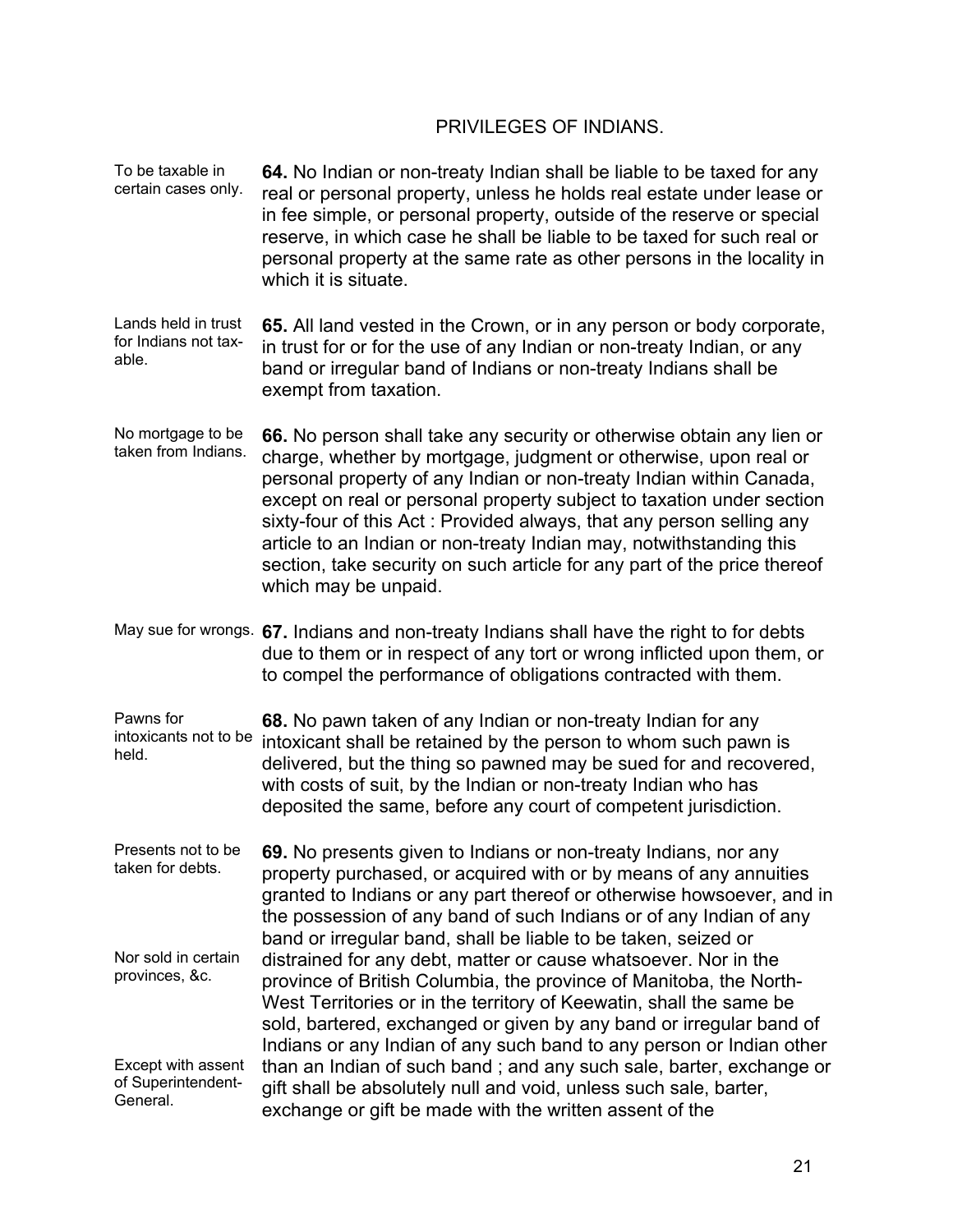Penalty for contravention. Superintendent-General or his agent ; and whosoever buys or otherwise acquires any presents or property purchased as aforesaid, without the written consent of the Superintendent-General, or his agent as aforesaid, is guilty of a misdemeanor, and is punishable by fine not exceeding two hundred dollars, or by imprisonment not exceeding six months, in any place of confinement other than a penitentiary.

## DISABILITIES AND PENALTIES.

homestead in Manitoba and N. W. Terri- tories except as specified.

Indian may not have **70.** No Indian or non-treaty Indian, resident in the province of Manitoba, the North-West Territories or the territory of Keewatin, shall be held capable of having acquired or acquiring a homestead or preemption right to a quarter section, or any portion of land in any surveyed or unsurveyed lands in the said province of Manitoba, the North-West Territories or the territory of Keewatin, or the right to share in the distribution of any lands allotted to half-breeds, subject to the following exceptions :

> *(a)* He shall not be disturbed in the occupation of any plot on which he has or may have permanent improvements prior to his becoming a party to any treaty with the Crown :

> *(b)* Nothing in this section shall prevent the Government of Canada, if found desirable, from compensating any Indian for his improvements on such a plot of land without obtaining a formal surrender therefor from the band ;

> *(c)* Nothing in this section shall apply to any person who withdrew from any Indian treaty prior to the first day of October, in the year one thousand eight hundred and seventy-four.

Indians undergoing punishment by imprison- ment, not to receive share of annuity. **71.** Any Indian convicted of any crime punishable by imprisonment in any penitentiary or other place of confinement, shall, during such imprisonment, be excluded from participating in the annuities, interest money, or rents payable to the band of which he or she is a member ; and whenever any Indian shall be convicted of any crime punishable by imprisonment in a penitentiary or other place of confinement, the legal costs incurred in procuring such conviction, and in carrying out the various sentences recorded, may be defrayed by the Superintendent-General, and paid out of any annuity or interest coming to such Indian, or to the band, as the case may be.

Payment of annuity may be refused to Indian desert- ing his family. **72.** The Superintendent-General shall have power to stop the payment of the annuity and interest money of any Indian who may be proved, to the satisfaction of the Superintendent General, to have been guilty of deserting his or her family, and the said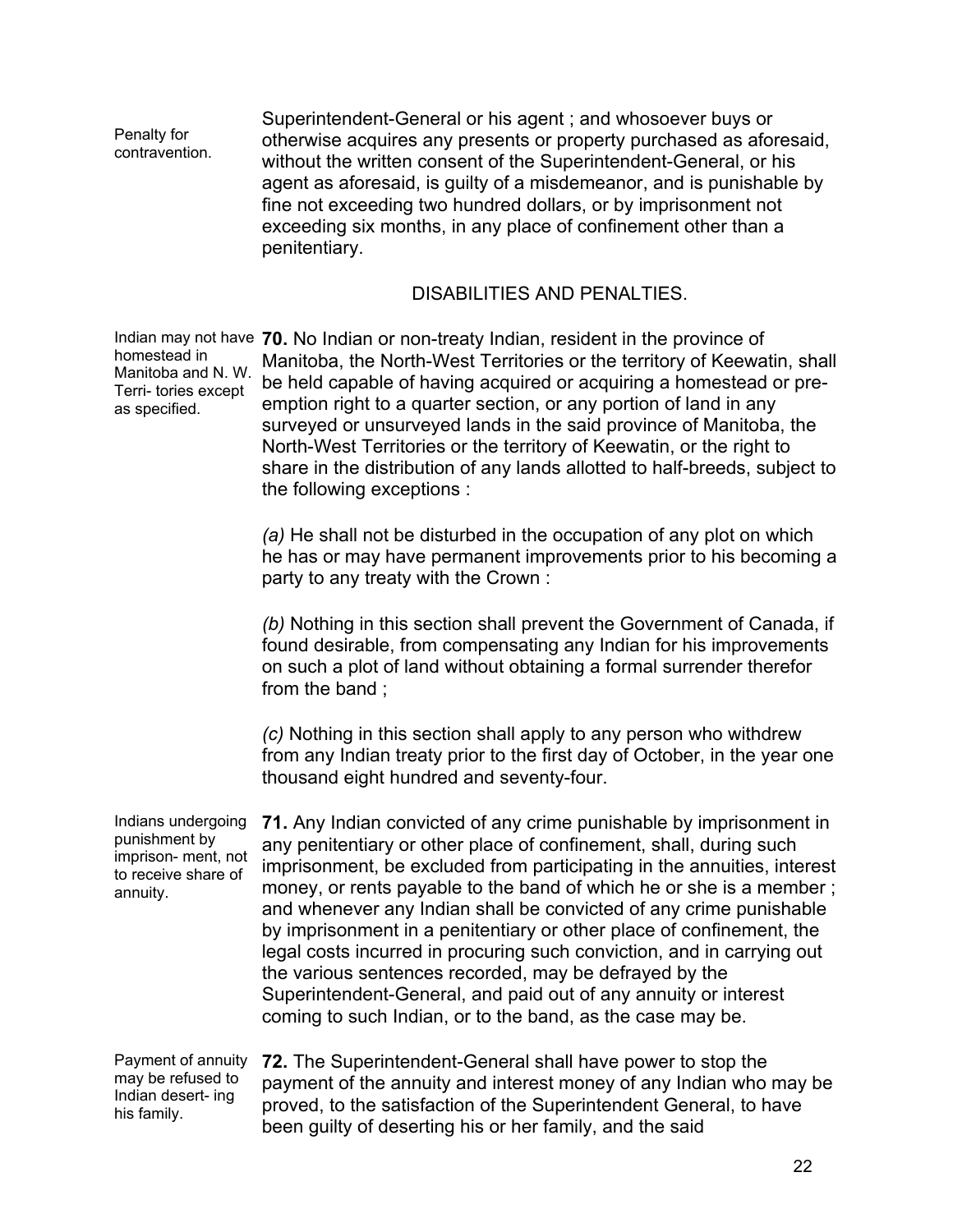| And so as to<br>women.                                       | Superintendent-General may apply the same towards the support of<br>any family, woman or child so deserted; also to stop the payment of<br>the annuity and interest money of any woman having no children,<br>who deserts her husband and lives immorally with another man.                                      |
|--------------------------------------------------------------|------------------------------------------------------------------------------------------------------------------------------------------------------------------------------------------------------------------------------------------------------------------------------------------------------------------|
| Provision for sick.<br>&c., not provided for<br>by the Band. | <b>73.</b> The Superintendent-General in cases where sick, or disabled, or<br>aged and destitute persons are not provided for by the band of<br>Indians of which they are members, may furnish sufficient aid from<br>the funds of the band for the relief of such sick, disabled, aged or<br>destitute persons. |
|                                                              | EVIDENCE OF NON-CHRISTIAN INDIANS.                                                                                                                                                                                                                                                                               |

How Heathen Indians may be sworn. **74.** Upon any inquest, or upon any enquiry into any matter involving a criminal charge, or upon the trial of any crime or offence whatsoever or by whomsoever committed, it shall be lawful for any court, judge, stipendiary magistrate, coroner or justice of the peace to receive the evidence of any Indian or non-treaty Indian, who is destitute of the knowledge of God and of any fixed and clear belief in religion or in a future state of rewards and punishments, without administering the usual form of oath to any such Indian, or non-treaty Indian, as aforesaid, upon his solemn affirmation or declaration to tell the truth, the whole truth and nothing but the truth, or in such form as may be approved by such court, judge, stipendiary magistrate, coroner or justice of the peace as most binding on the conscience of such Indian or non-treaty Indian

Substance of evidence to be reduced to writing and attested. **75.** Provided that in the case of any inquest, or upon any inquiry into any matter involving a criminal charge, or upon the trial of any crime or offence whatsoever, the substance of the evidence or information of any such Indian, or non- treaty Indian, as aforesaid, shall be reduced to writing, and signed by the person (by mark if necessary) giving the same, and verified by the signature or mark of the person acting as interpreter (if any) and by the signature of the judge, stipendiary magistrate or coroner, or justice of the peace or person before whom such evidence or information has been given.

Indian to be cautioned to tell the truth. **76.** The court, judge, stipendiary magistrate, or justice of the peace shall, before taking any such evidence, information or examination, caution every such Indian, or non-treaty Indian, as aforesaid, that he will be liable to incur punishment if he do not so as aforesaid tell the truth.

Written declaration, &c., of Indians may be used in like cases

**77.** The written declaration or examination, made, taken and verified in manner aforesaid, of any such Indian or non-treaty Indian as aforesaid, may be lawfully read and received as evidence upon the trial of any criminal suit or proceedings, when under the like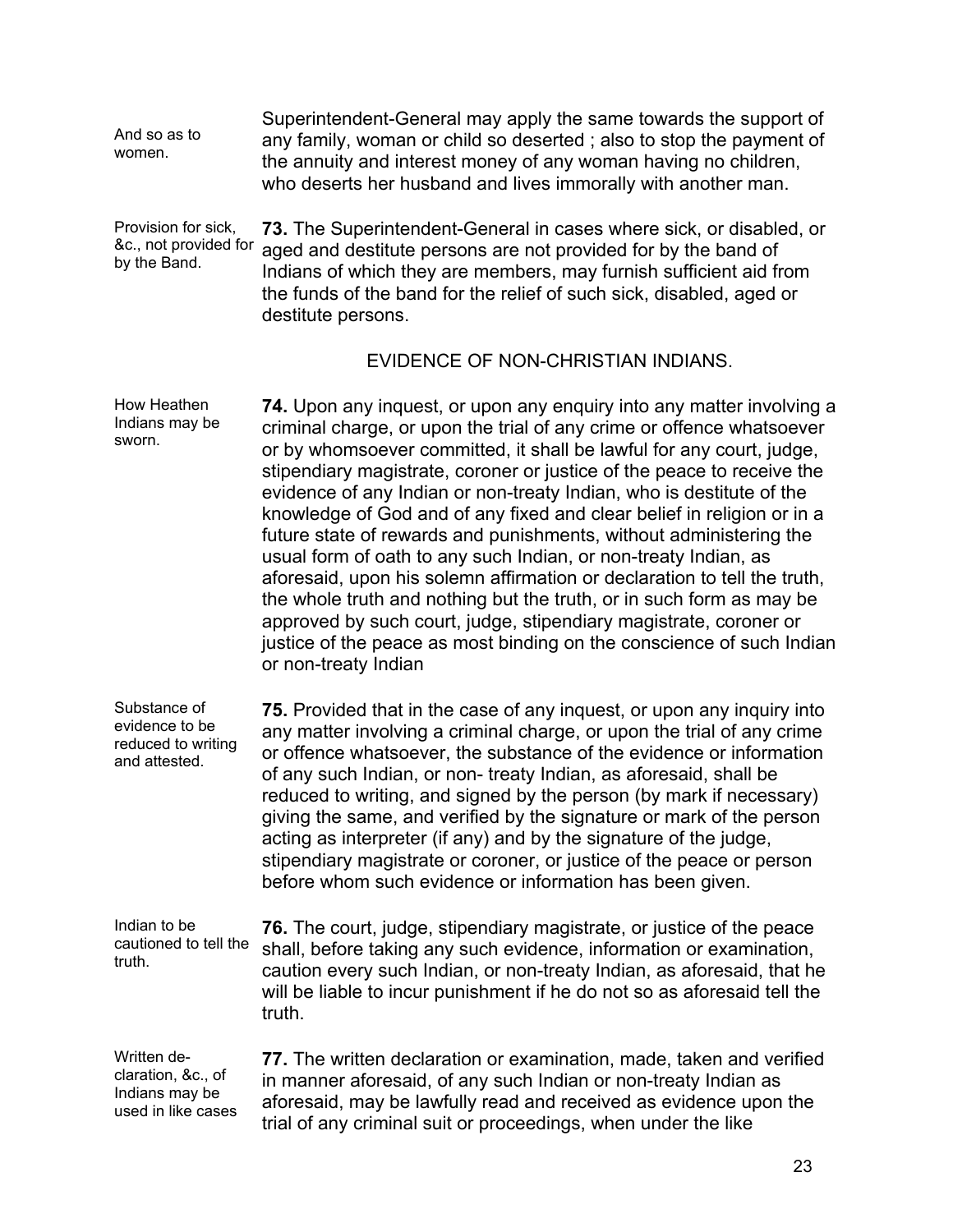- as those of other persons. circumstances the written affidavit, examination, deposition or confession of any other person, might be lawfully read and received as evidence.
- False testi- mony to **78.** Every solemn affirmation or declaration in whatever form made or be perjury. taken by any Indian or non-treaty Indian as aforesaid shall be of the same force and effect as if such Indian or non-treaty Indian had taken an oath in the usual form, and he or she shall in like manner incur the penalty of perjury in case of falsehood.

#### INTOXICANTS.

Punishment of persons furnishing intoxicants to Indians. Penalties and application. Of Commanders of vessels furnishing the same. Penalties and application. Imprison- ment in default of pay- ment. Punishment of Indian making, selling or having in possession of any intox- icant **79.** Whoever sells, exchanges with, barters, supplies or gives to any Indian, or non-treaty Indian in Canada, any kind of intoxicant, or causes or procures the same to be done, or connives or attempts thereat or opens or keeps, or causes to be opened or kept, on any reserve or special reserve, a tavern, house or building where any intoxicant is sold, bartered, exchanged or given, or is found in possession of any intoxicant in the house, tent, wigwam or place of abode of any Indian or non-treaty Indian, shall, on conviction thereof before any judge, stipendiary magistrate or two justices of the peace, upon the evidence of one credible witness other than the informer or prosecutor, be liable to imprisonment for a period not less than one month nor exceeding six months, with or without hard labor, and be fined not less than fifty nor more than three hundred dollars, with costs of prosecution,— one moiety of the fine to go to the informer or prosecutor, and the other moiety to Her Majesty, to form part of the fund for the benefit of that body of Indians or non-treaty Indians, with respect to one or more members of which the offence was committed : and the commander or person in charge of any steamer or other vessel, or boat, from or on board of which any intoxicant has been sold, bartered, exchanged, supplied or given to any Indian or nontreaty Indian, shall be liable, on conviction thereof before any judge, stipendiary magistrate or two justices of the peace, upon the evidence of one credible witness other than the informer or prosecutor, to be fined not less than fifty nor exceeding three hundred dollars for each such offence, with costs of prosecution,— the moieties of the fine to be applicable as hereinbefore mentioned ; and in default of immediate payment of such fine and costs any person so fined shall be committed to any common gaol, house of correction, lock-up, or other place of confinement by the judge, stipendiary magistrate or two justices of the peace before whom the conviction has taken place, for a period of not less than one nor more than six months, with or without hard labor, or until such fine and costs are paid : and any Indian or non-treaty Indian who makes or manufactures any intoxicant, or who has in his possession, or concealed, or who sells, exchanges with, barters, supplies or gives to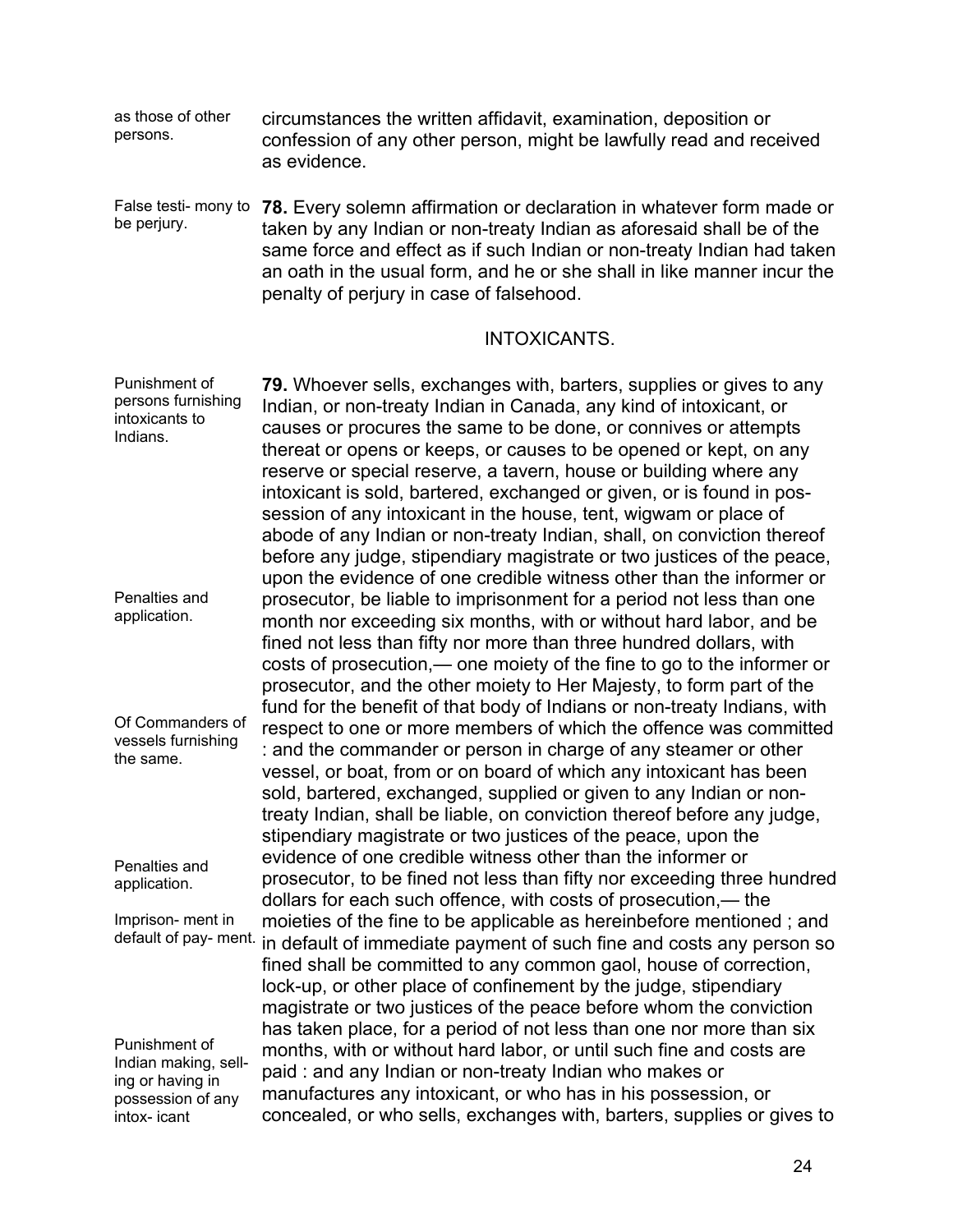Exception. other Indian or non-treaty Indian in Canada any kind of intoxicant shall, on conviction thereof, before any judge, stipendiary magistrate or two justices of the peace, upon the evidence of one credible witness other than the informer or prosecutor, be liable to imprisonment for a period of not less than one month nor more than six months, with or without hard labor ; and in all cases arising under this section, Indians or non-treaty Indians, shall be competent witnesses : but no penalty shall be incurred in case of sickness where the intoxicant is made use of under the sanction of a medical man or under the directions of minister of religion.

Keg or cask, &c., in which intoxicants are carried to be forfeited. Intoxicants and vessels containing them may be seized. And destroy- ed by order of J. P. Person in whose posses- sion they were found subject to penalty from \$50 to \$100. Imprisonment in default of pay- ment. hereinbefore mentioned ; and in default of immediate payment, the **80.** The keg, barrel, case, box, package or receptacle whence any intoxicant has been sold, exchanged, bartered, supplied or given, and as well that in which the original supply was contained as the vessel wherein any portion of such original supply was supplied as aforesaid, and the remainder of the contents thereof, if such barrel, keg, case, box, package, receptacle or vessel aforesaid respectively, can be identified, and any intoxicant imported or manufactured or brought into and upon any reserve or special reserve, or into the house, tent, wigwam or place of abode of any Indian or non-treaty Indian, may be seized by any constable wheresoever found on such land or in such place and on complaint before any judge, stipendiary magistrate or justice of the peace, he may, on the evidence of any credible witness that this Act has been contravened in respect thereof, declare the same forfeited, and cause the same to be forthwith destroyed ; and may condemn the Indian or other person in whose possession they were found to pay a penalty not exceeding one hundred dollars nor less than fifty dollars, and the costs of prosecution ; and one-half of such penalty shall belong to the prosecutor and the other half to Her Majesty, for the purposes offender may be committed to any common gaol, house of correction, lock-up or other place of confinement with or without hard labor, for any time not exceeding six nor less than two months unless such fine and costs are sooner paid.

Vessels used in conveying intoxicants in contravention of this Act, subject to seizure and forfeiture.

**81.** When it is proved before any judge, stipendiary magistrate or two justices of the peace that any vessel, boat, canoe or conveyance of any description upon the sea or sea coast, or upon any river, lake or stream in Canada, is employed in carrying any intoxicant, to be supplied to Indians or non-treaty Indians, such vessel, boat, canoe or conveyance so employed may be seized and declared forfeited, as in the next preceding section, and sold, and the proceeds thereof paid to Her Majesty for the purposes hereinbefore mentioned.

Articles exchanged for intoxicants may be seized and **82.** Every article, chattel, commodity or thing in the purchase, acquisition, exchange, trade or barter of which in contravention of this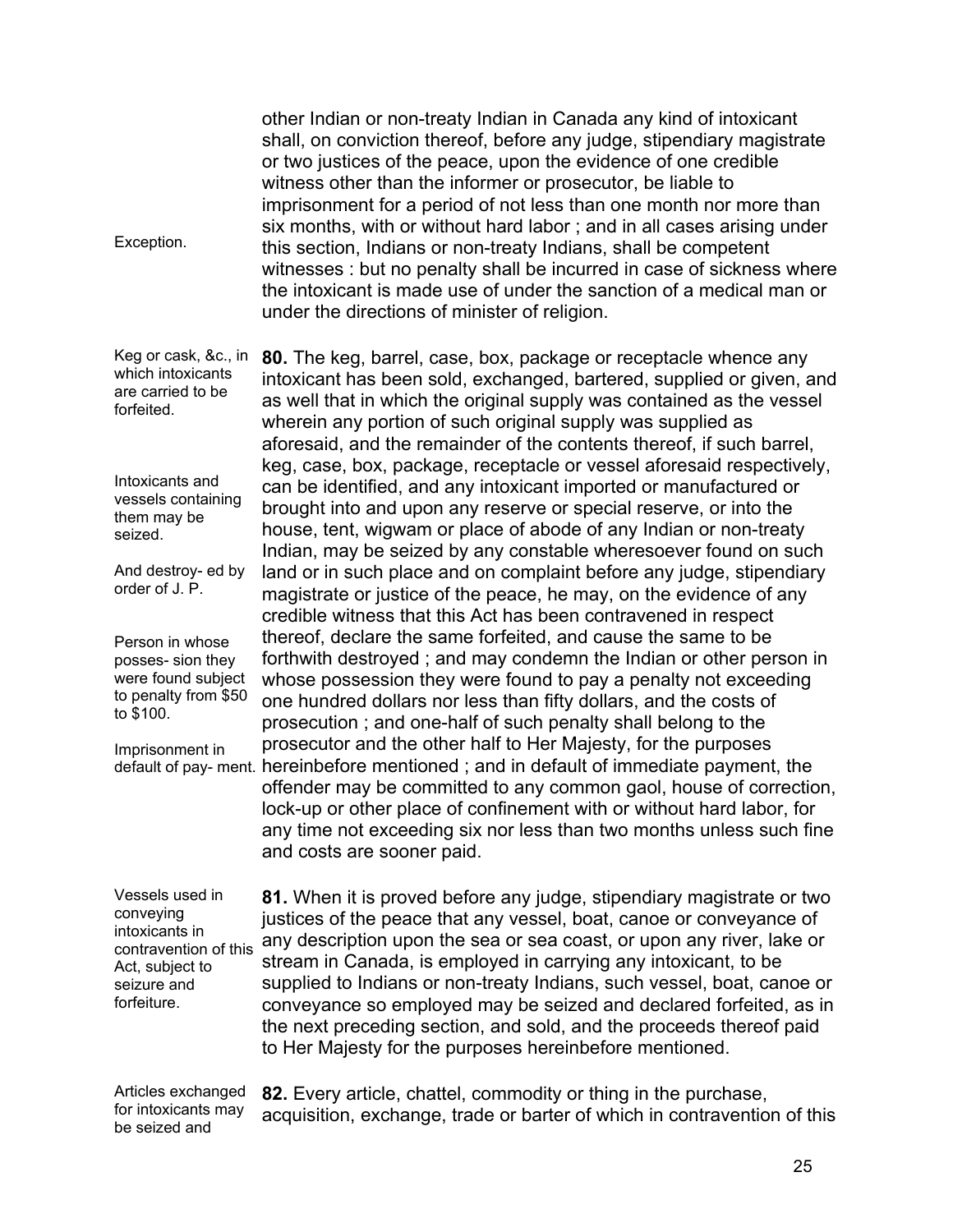forfeited. Act the consideration, either wholly or in part, may be any intoxicant, shall be forfeited to Her Majesty and shall be seized as in the eightieth section in respect to any receptacle of any intoxicant, and may be sold and the proceeds thereof paid to Her Majesty for the purposes hereinbefore mentioned. Indians intoxicated may be ar- rested and imprisoned until sober. And fined. And further punished if they refuse to say from whom they got they got the intoxicants. **83.** It shall be lawful for any constable, without process of law, to arrest any Indian or non-treaty Indian whom he may find in a state of intoxication, and to convey him to any common gaol, house of correction, lock-up or other place of confinement, there to be kept until he shall have become sober ; and such Indian or non-treaty Indian shall, when sober, be brought before any judge, stipendiary magistrate, or justice of the peace, and if convicted of being so found in a state of intoxication shall be liable to imprisonment in any common gaol, house of correction, lock-up or other place of confinement, for any period not exceeding one month. And if any Indian or non-treaty Indian, having been so convicted as aforesaid, refuses upon examination to state or give information of the person, place and time from whom, where and when, he procured such intoxicant, and if from any other Indian or non-treaty Indian, then, if within his knowledge, from whom, where and when such intoxicant was originally procured or received, he shall be liable to imprisonment as aforesaid for a further period not exceeding fourteen days. To what Judges only **84.** No appeal shall lie from any conviction under the five next an appeal shall lie from conviction under five next preceding sections. preceding sections of this Act, except to a Judge of any superior court of law, county, or circuit, or district court, or to the Chairman or judge of the Court of the Sessions of the Peace, having jurisdiction where the conviction was had, and such appeal shall be heard, tried, and adjudicated upon by such judge without the intervention of a jury ; and no such appeal shall be brought after the expiration of thirty days from the conviction. Want of form not to invalidate conviction. **85.** No prosecution, conviction or commitment under this Act shall be invalid on account of want of form, so long as the same is according to the true meaning of this Act. ENFRANCHISEMENT. Report of Agent when Indian obtains consent of Band to **86.** Whenever any Indian man, or married woman, of the full age of twenty-one years, obtains the consent of the band of which he or she

Inquiry thereupon.

be enfran- chised.

is a member to become enfranchised, and whenever such Indian has been assigned by the band a suitable allotment of land for that purpose, the local agent shall report such action of the band, and the name of the applicant to the Superintendent-General ; whereupon the said Superintendent-General, if satisfied that the proposed allotment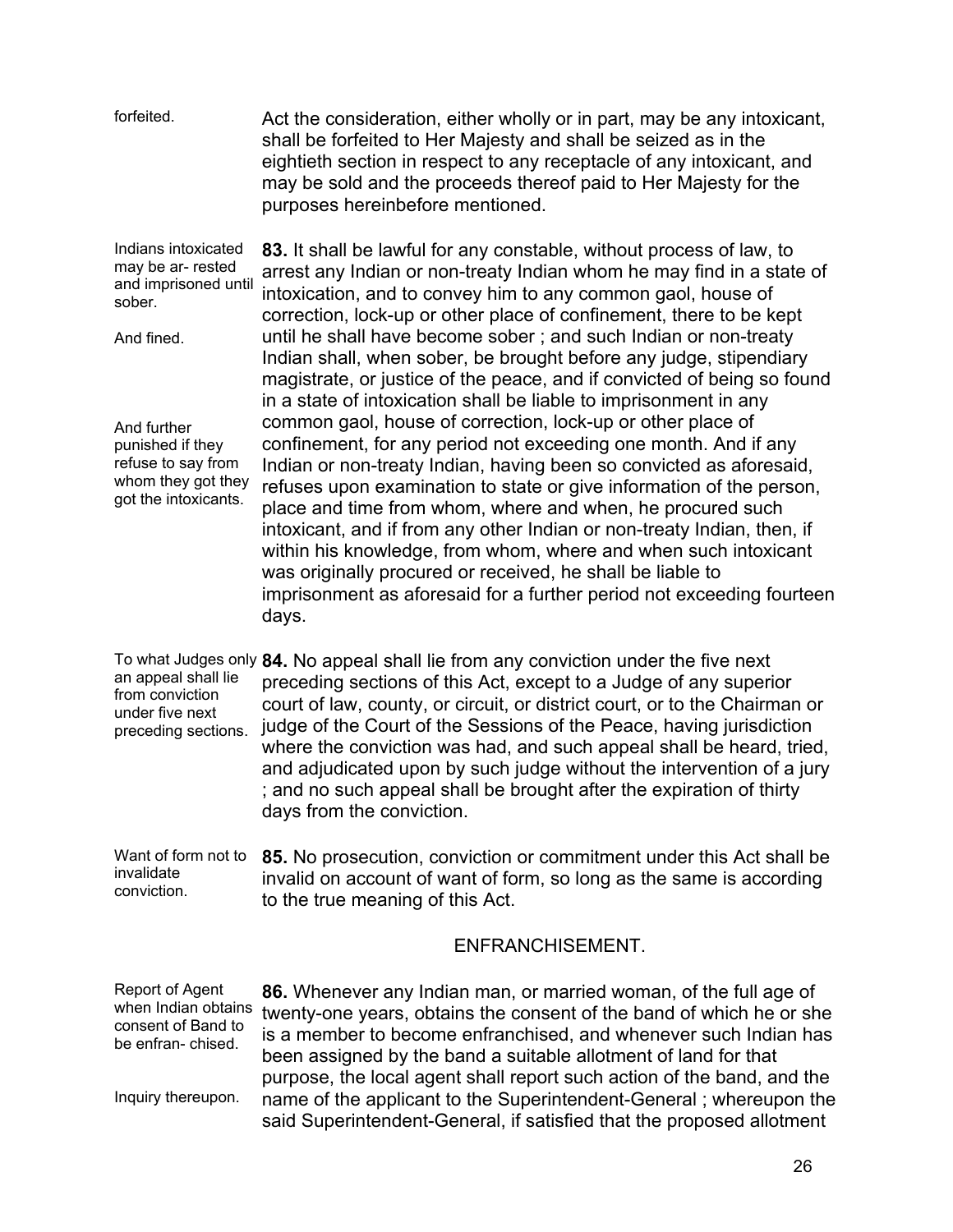Location ticket on favorable report. of land is equitable, shall authorize some competent person to report whether the applicant is an Indian who, from the degree of civilization to which he or she has attained, and the character for integrity, morality and sobriety which he or she bears, appears to be qualified to become a proprietor of land in **fee** simple ; and upon the favorable report of such person, the Superintendent-General may grant such Indian a location ticket as a probationary Indian, for the land allotted to him or her by the band.

Indians ad- mitted to (1.) Any Indian who may be admitted to the degree of Doctor of degrees in Universities, &c. Medicine, or to any other degree by any University of Learning, or who may be admitted in any Province of the Dominion to practice law either as an Advocate or as a Barrister or Counsellor or Solicitor or Attorney or to be a Notary Public, or who may enter Holy Orders or who maybe licensed by any denomination of Christians as a Minister of the Gospel, shall *ipso facto* become enfranchised and be under this Act.

Patent after certain period of probation. **87.** After the expiration of three years (or such longer period as the Superintendent-General may deem necessary in the event of such Indian's conduct not being satisfactory), the Governor may, on the report of the Superintendent-General, order the issue of letters patent, granting to such Indian in fee simple the land which had, with this object in view, been allotted to him or her by location ticket.

Indian to declare name chosen ; and to be known by it. Wife and minor children enfranchised. Effect of such enfranchise- ment Proviso as to children attaining majority before their father's probation expires. **88.** Every such Indian shall, before the issue of the letters patent mentioned in the next preceding section, declare to the Superintendent-General the name and surname by which he or she wishes to be enfranchised and thereafter known. and on his or her receiving such letters patent, in such name and surname, he or she shall be held to be also enfranchised, and he or she shall thereafter be known by such name or surname, and if such Indian be a married man his wife and minor unmarried children also shall be held to be enfranchised ; and from the date of such letters patent the provisions of this Act and of any Act or law making any distinction between the legal rights, privileges, disabilities and liabilities of Indians and those of Her Majesty's other subjects shall cease to apply to any Indian, or to the wife or minor unmarried children of any Indian as aforesaid, so declared to be enfranchised, who shall no longer be deemed Indians within the meaning of the laws relating to Indians, except in so far as their right to participate in the annuities and interest moneys, and rents and councils of the band of Indians to which they belonged is concerned : Provided always, that any children of a probationary Indian, who being minors and unmarried when the probationary ticket was granted to such Indian, arrive at the full age of twenty-one years before the letters patent are issued to such Indian, may, at the discretion of the Governor in Council, receive letters patent in their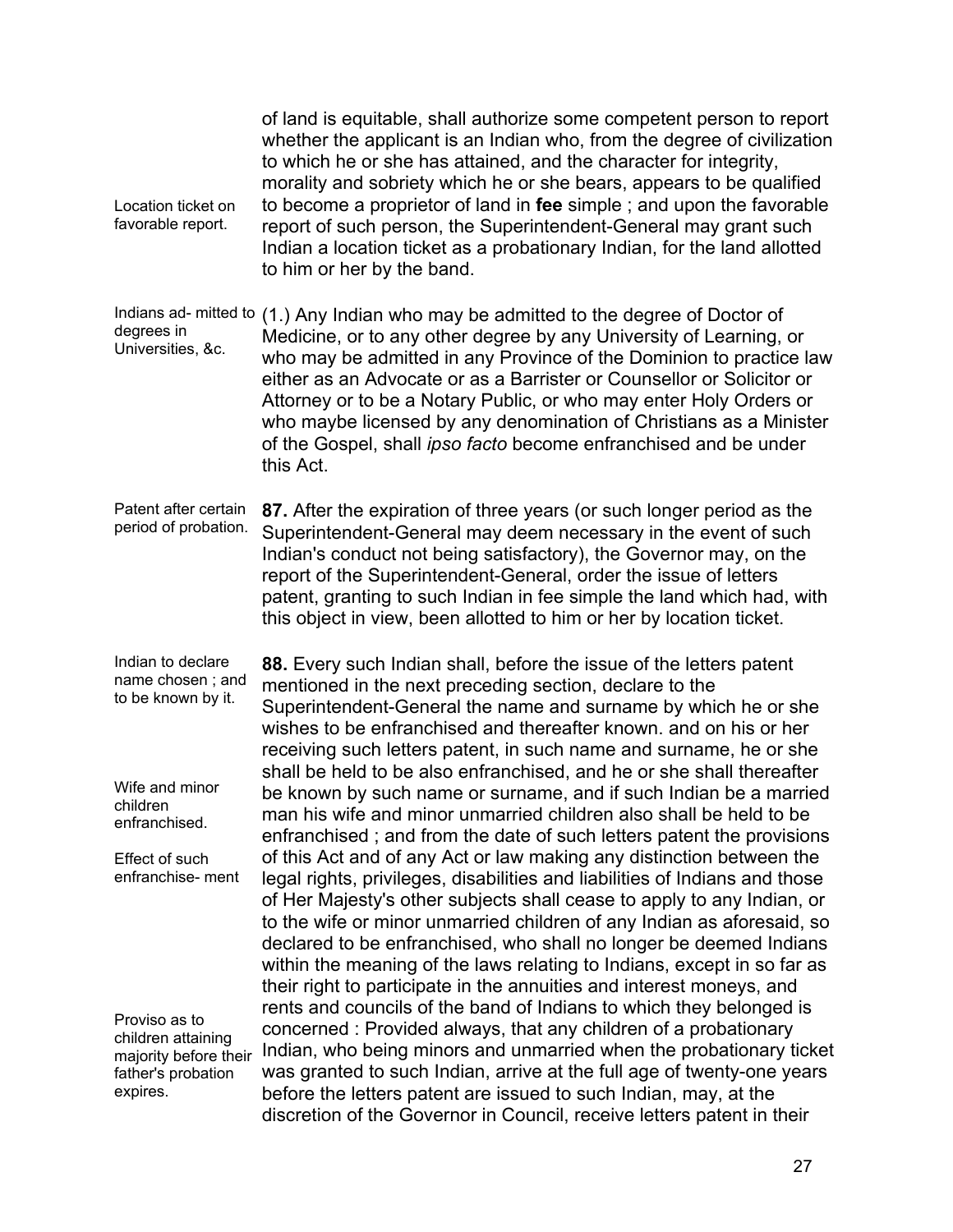| Proviso as to<br>children found un-<br>qualified or being<br>married.                                                   | own names for their respective shares of the land allotted under the<br>said ticket, at the same time that letters patent are granted to their<br>parent: and provided, that if any Indian child having arrived at the full<br>age of twenty-one years, during his or her parents' probationary<br>period, be unqualified for enfranchisement, or if any child of such<br>parent, having been a minor at the commencement of such period,<br>be married during such period, then a quantity of land equal to the<br>share of such child shall be deducted in such manner as may be<br>directed by the Superintendent-General, from the allotment made to<br>such Indian parent on receiving his probationary ticket. |
|-------------------------------------------------------------------------------------------------------------------------|----------------------------------------------------------------------------------------------------------------------------------------------------------------------------------------------------------------------------------------------------------------------------------------------------------------------------------------------------------------------------------------------------------------------------------------------------------------------------------------------------------------------------------------------------------------------------------------------------------------------------------------------------------------------------------------------------------------------|
| Case of In-dian<br>dying before expira-<br>tion of probation or<br>failing to qualify                                   | 89. If any probationary Indian should fail in qualifying to become<br>enfranchised, or should die before the expiration of the required<br>probation, his or her claim, or the claim of his or her heirs to the land,<br>for which a probationary ticket was granted, or the claim of any<br>unqualified Indian, or of any Indian who may marry during his or her<br>parents' probationary period, to the land deducted under the<br>operation of the next preceding section from his or her parents'<br>probationary allotment, shall in all respects be the same as that<br>conferred by an ordinary location ticket, as provided in the sixth,<br>seventh, eighth and ninth sections of this Act.                 |
| As to child- ren of<br>widows probationary<br>or enfranchised.                                                          | 90. The children of any widow who becomes either a probationary or<br>enfranchised Indian shall be entitled to the same privileges as those<br>of a male head of a family in like circumstances.                                                                                                                                                                                                                                                                                                                                                                                                                                                                                                                     |
| Rules for al- lotting<br>of lands to<br>probationary<br>Indians.<br>Proviso: as to<br>powers of Band in<br>this behalf. | 91. In allotting land to probationary Indians, the quantity to be located<br>to the head of a family shall be proportion to the number of such<br>family compared with the total quantity of land in the reserve, and the<br>whole number of the band, but any band may determine what<br>quantity shall be allotted to each member for enfranchisement<br>purposes, provided each female of any age, and each male member<br>under fourteen years of age receive not less than one-half the<br>quantity allotted to each male member of fourteen years of age and<br>over.                                                                                                                                          |
| As to Indians not<br>members of the<br>Band, but permitted<br>to reside on their<br>reserve.                            | 92. Any Indian, not a member of the band, or any non-treaty Indian,<br>who, with the consent of the band and the approval of the<br>Superintendent-General, has been permitted to reside upon the<br>reserve, or obtain a location thereon, may, on being assigned a<br>suitable allotment of land by the band for enfranchisement, become<br>enfranchised on the same terms and conditions as a member of the                                                                                                                                                                                                                                                                                                       |
| Proviso.                                                                                                                | band; and such enfranchisement shall confer upon such Indian the<br>same legal rights and privileges, and make such Indian subject to<br>such disabilities and liabilities as affect Her Majesty's other subjects;<br>but such enfranchisement shall not confer upon such Indian any right<br>to participate in the annuities, interest moneys, rents and councils of                                                                                                                                                                                                                                                                                                                                                |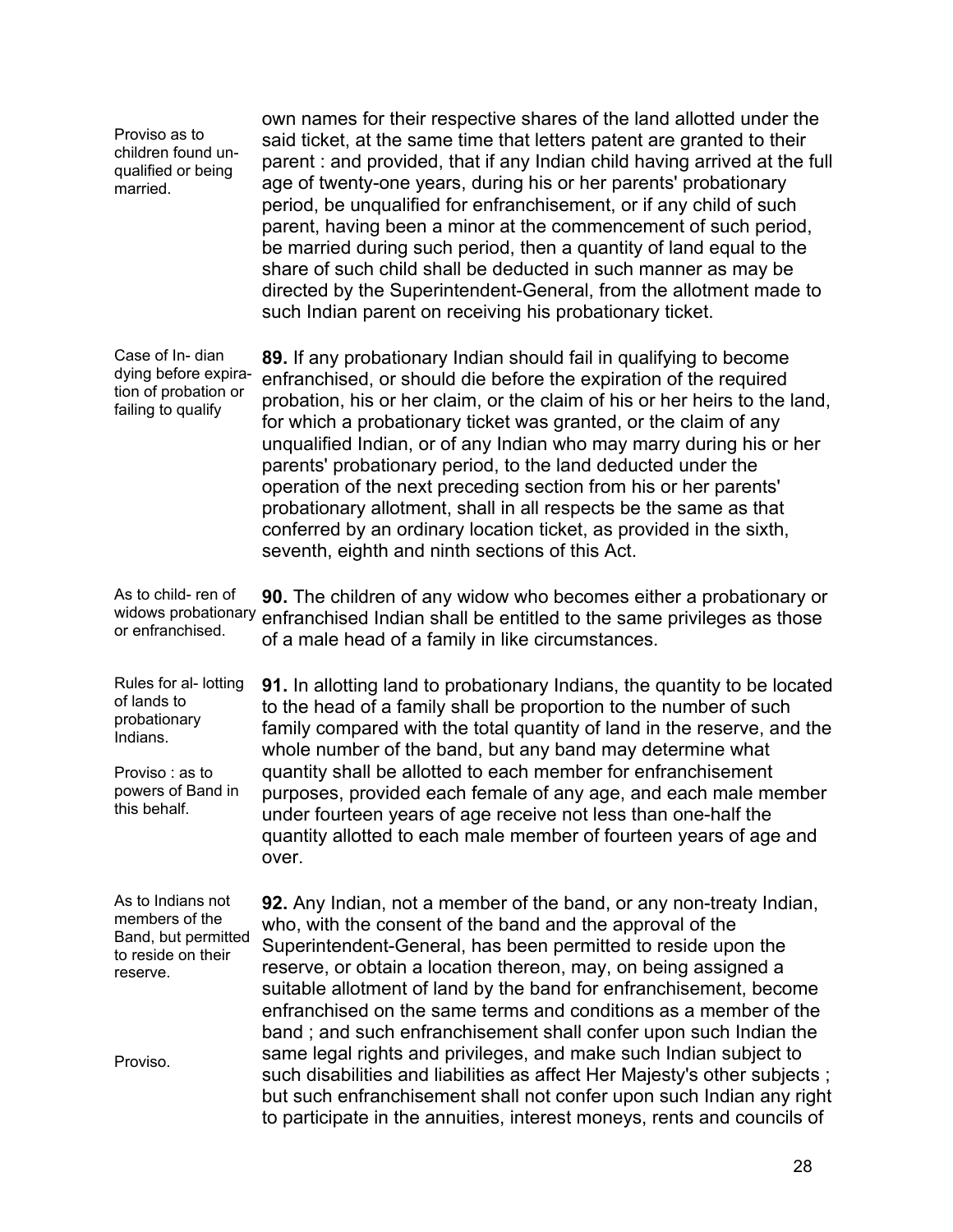the band.

Provision when Band decides that all its members may become enfranchised. Or when In- dian becomes qualified by exemplary conduct. If such In- dian be a married man or widow. And as to unmarried children of such enfranchised married Indians. **93.** Whenever any band of Indians, at a council summoned for the purpose according to their rules, and held in the presence of the Superintendent-General or of an agent duly authorized by him to attend such council, decides to allow every member of the band who chooses, and who may be found qualified, to become enfranchised, and to receive his or her share of the principal moneys of the band, and sets apart for such member a suitable allotment of land for the purpose, any applicant of such band after such a decision may be dealt with as provided in the seven next preceding sections until his or her enfranchisement is attained ; and whenever any member of the band, who for the three years immediately succeeding the date on which he or she was granted letters patent, or for any longer period that the Superintendent-General may deem necessary, by his or her exemplary good conduct and management of property, proves that he or she is qualified to receive his or her share of such moneys, the Governor may, on the report of the Superintendent-General to that effect, order that the said Indian be paid his or her share of the capital funds at the credit of the band, or his or her share of the principal of the annuities of the band, estimated as yielding five per cent. out of such moneys as may be provided for the purpose by Parliament ; and if such Indian be a married man then he shall also be paid his wife and minor unmarried children's share of such funds and other principal moneys, and if such Indian be a widow, she shall also be paid her minor unmarried children's share : and the unmarried children of such married Indians, who become of age during either the probationary period for enfranchisement or for payment of such moneys, if qualified by the character for integrity, morality and sobriety which they bear, shall receive their own share of such moneys when their parents are paid, and if not so qualified, before they can become enfranchised or receive payment of such moneys they must themselves pass through probationary periods ; and all such Indians and their unmarried minor children who are paid their share of the principal moneys of their band as aforesaid, shall thenceforward cease in every respect to be Indians of any class within the meaning of this Act, or Indians within the meaning of any other Act or law. Provision as to Indians in British Co- lumbia, N. W. Territories or Keewatin. **94.** Sections eighty-six to ninety-three, both inclusive, of this Act, shall not apply to any band of Indians in the Province of British Columbia, the Province of Manitoba, the North-West Territories, or the Territory of Keewatin, save in so far as the said sections may, by proclamation of the Governor-General, be from time to time extended, as they may be, to any band of Indians in any of the said provinces or territories.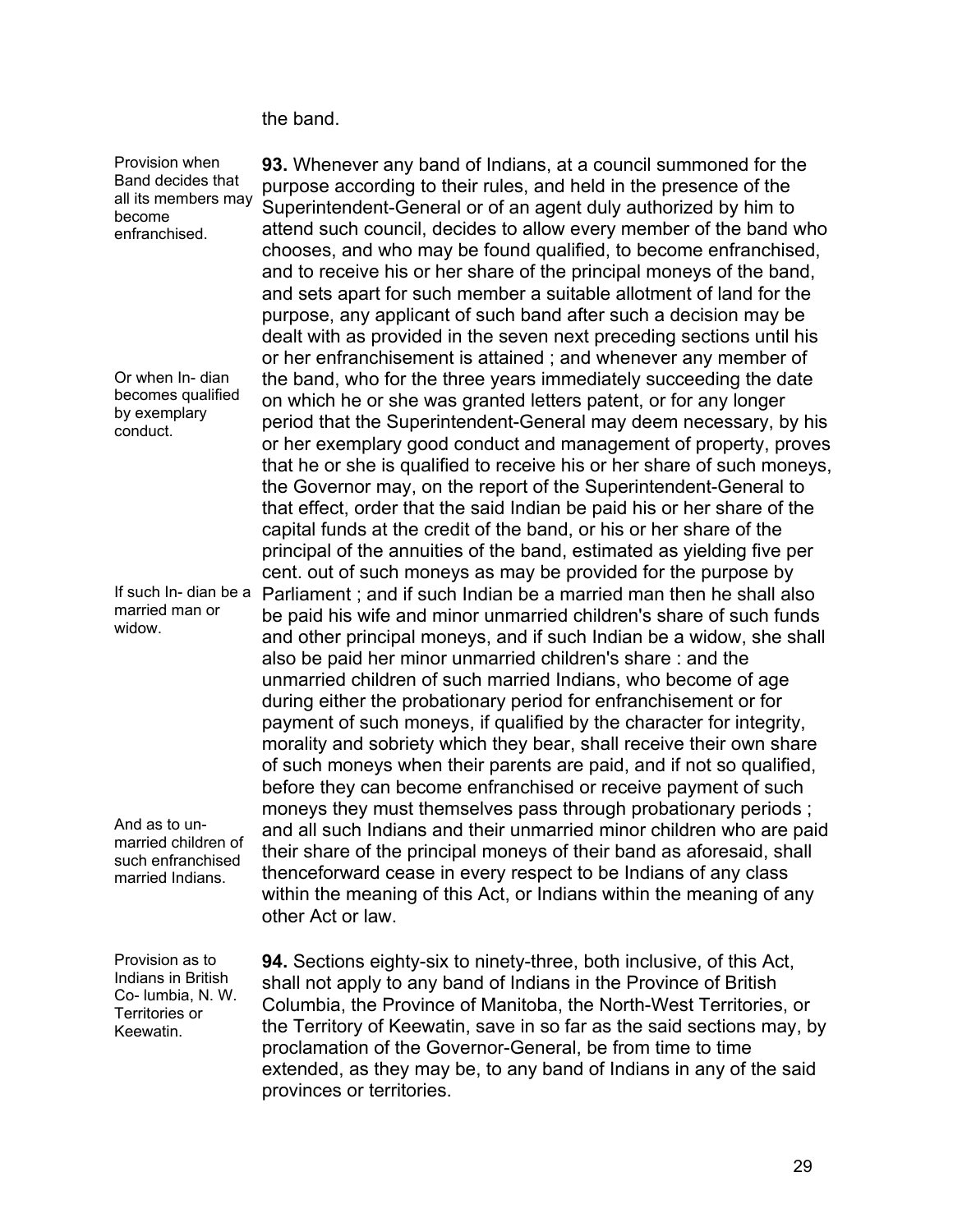#### MISCELLANEOUS PROVISIONS.

Before whom affidavits to be used under this Act may be made. Perjury. **95.** All affidavits required under this Act, or intended to be used in reference to any claim, business or transaction in the Indian Branch of the Department of the Interior, may be taken before the judge or clerk of any county or circuit court, or any justice of the peace, or any commissioner for taking affidavits in any of the courts, or the Superintendent-General, or any Indian agent, or any surveyor duly licensed and sworn, appointed by the Superintendent-General to enquire into or take evidence or report in any matter submitted or pending before such Superintendent-General, or if made out of Canada before the mayor or chief magistrate of, or the British consul in, any city, town or other municipality ; and any wilful false swearing in any such affidavit shall be perjury.

Certified copies of official papers to be evidence. **96.** Copies of any records, documents, books or papers belonging to or deposited in the Department of the Interior, attested tinder the signature of the Superintendent-General or of his deputy shall be competent evidence in all cases in which the original records, documents, books or papers, could be evidence.

Governor in Council **97.** The Governor in Council may, by proclamation from time to time, may exempt Indians from operation of any sections of this Act :— and again remove such exemption. exempt from the operation of this Act, or from the operation of any one or more of the sections of this Act, Indians or non-treaty Indians, or any of them, or any band or irregular band of them, or the reserves or special reserves, or Indian lands or any portions of them, in any province, in the North-West Territories, or in the territory of Keewatin, or in either of them, and may again, by proclamation from time to time, remove such exemption.

Governor to appoint **98.** The Governor may, from time to time, appoint officers and agents offi- cers, &c., to be paid out of monies appropriated by Parliament. to carry out this Act, any Orders in Council made under it, which officers and agents shall be paid in such manner and at such rates as the Governor in Council may direct out of any fund that maybe appropriated by law for that purpose.

Acts and parts of Acts repealed, viz S. 56 of c. 61, and s. 50 of c. 68 Con stat. Can. S. 29 of c. 49 of Con. Stat. U. C., part of c. 81 of Con. Stat. U. C. ss. 5 to 33, and ss. 37, 38 of 31 V., c. 42. Acts 32, 33 V., C. 6, and 37 V., c. 21, &c., repealed.

**99.** Section fifty-six of chapter sixty-one and section fifty of chapter sixty-eight of the Consolidated Statutes of Canada, section twentynine of chapter forty-nine of the Consolidated Statutes for Upper Canada, and so much of chapter eighty-one of the said Consolidated Statutes for Upper Canada as relates to Indians or Indian lands, sections five to thirty-three, inclusive, and sections thirty-seven and thirty-eight of the Act passed in the session held in the thirty-first year of Her Majesty's reign, chaptered forty-two, and the Act passed in the session held in the thirty-second and thirty-third years of Her Majesty's reign, chaptered six, and the Act passed in the thirty-